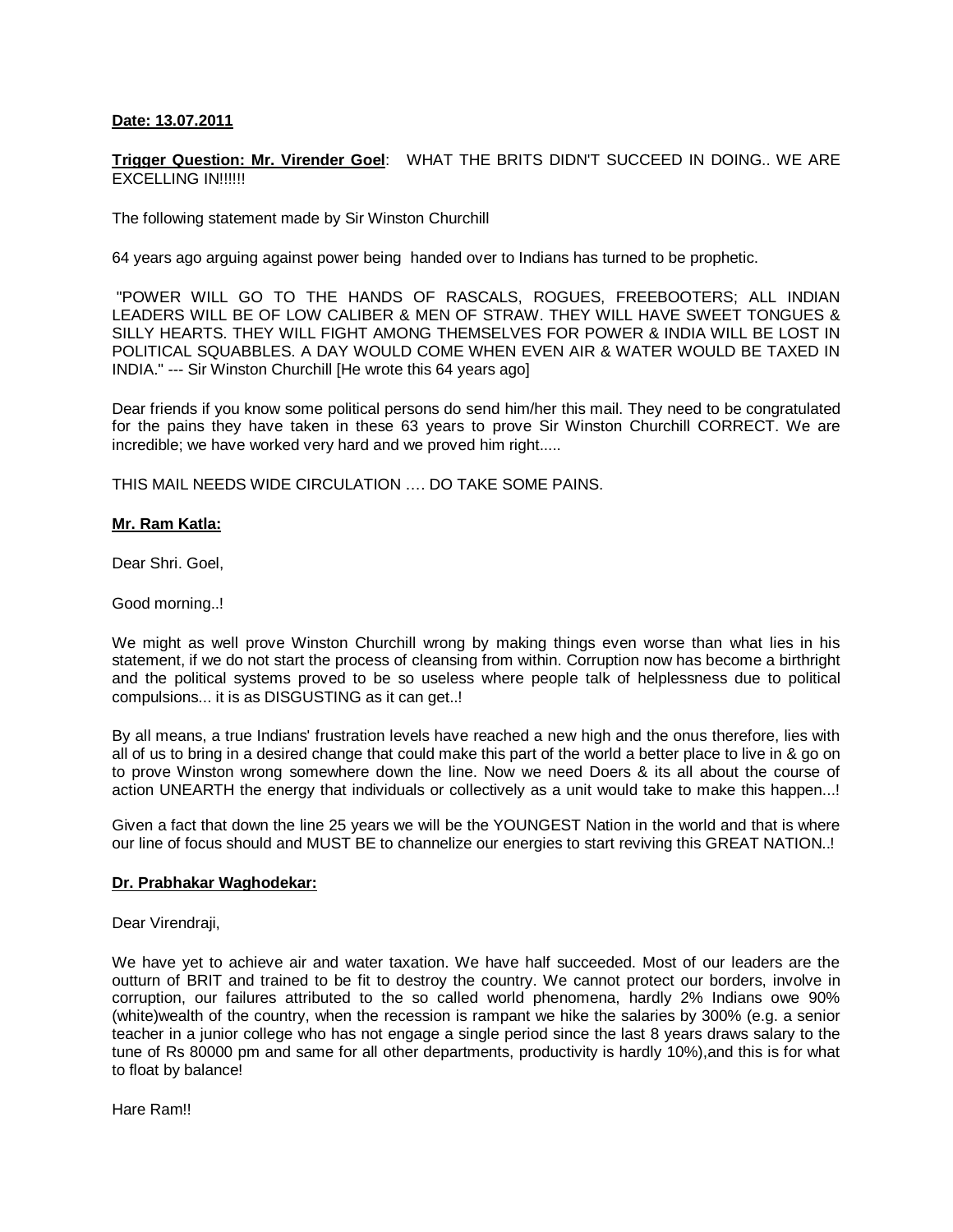### **Dr. Srinivasa Sastry**

YES dear Dharmesh, you are correct.

The so called leaders whom we have choosen.

It is better to stimulate, educate the people how to choose a right person as their leader rather than quoting something. Being a social concern every body should think this and do something towards wakening and make the people understand about the impact of a bad leader. Instead of posting something on the forum it is better to float an idea how to take this problem and reach to the people to educate them in wider sense.

#### **Mr. Stephen Narayanan**

Dharmu Dear....Let me state something Positive about our Country....flashback....1958 Movie: Suraj....starring: Premnath & Prem Chopra...both attired in princely garb on a Rath...singing: Jahan dal dal par sone ki chidiya karti hai baseera...woh Bharat Desh hai Mera.....

That was in 1958. Now the Sone ki Chidiya is only a yearly event of Big-Bazaar to drive promotion for 2 months from Diwali to end of the year.

The Sona is all there but belongs to our Deities and Royal Family of Travancore has expressly stated that the Gold, Jewels, Precious Stones and other bounty amounting to 1 Lac Crore belongs to the Temple and Gods alone.

Now here a Thief may adapt the proverb: God Helps those who Help themselves and he could try to help himself to elevate his position a little higher in the society....and save his family from Hunger and Poverty.

In Bundelkhand region of Uttar Pradesh....Farmers who have nothing are asked to pay graft to Babu's for getting Loans for Seeds...even for the Antim Yatra of a dead farmer...the Doctors and Babus need their cut. And our Politicians have short-cut....for their booties which is safely entrenched in Swiss Banks. An occasional name...maybe a Diamond Trader from Surat...or a Businessman maybe named...but the political class...sticks together...they will not reveal the names of their brethren. It is very easy to divide people in the name of Religion, Caste etc. Yadav's did it for U.P. and Bihar. So till the mindset of people is changed....we have to resign to our fate...but Group's such as this...and sub-groups with their reach and our personal reach in society can to some extent stem the rot...Lets all rise to make the difference.

### **Dr Padma Mishra**

So many problems.... [?] [?]

| *One solution PLAN PRO-ACTIVELY, | MAINTAIN PRO-ACTIVELY AND | IMPROVE |
|----------------------------------|---------------------------|---------|
| PRO-ACTIVELYThe                  | existing                  | SYSTEMS |
| $***$                            |                           |         |

whether they are related to Education, Transport, Legal, Policing, Security, Political, Elections, Water, Electricity, Health facilities

So be Proactive....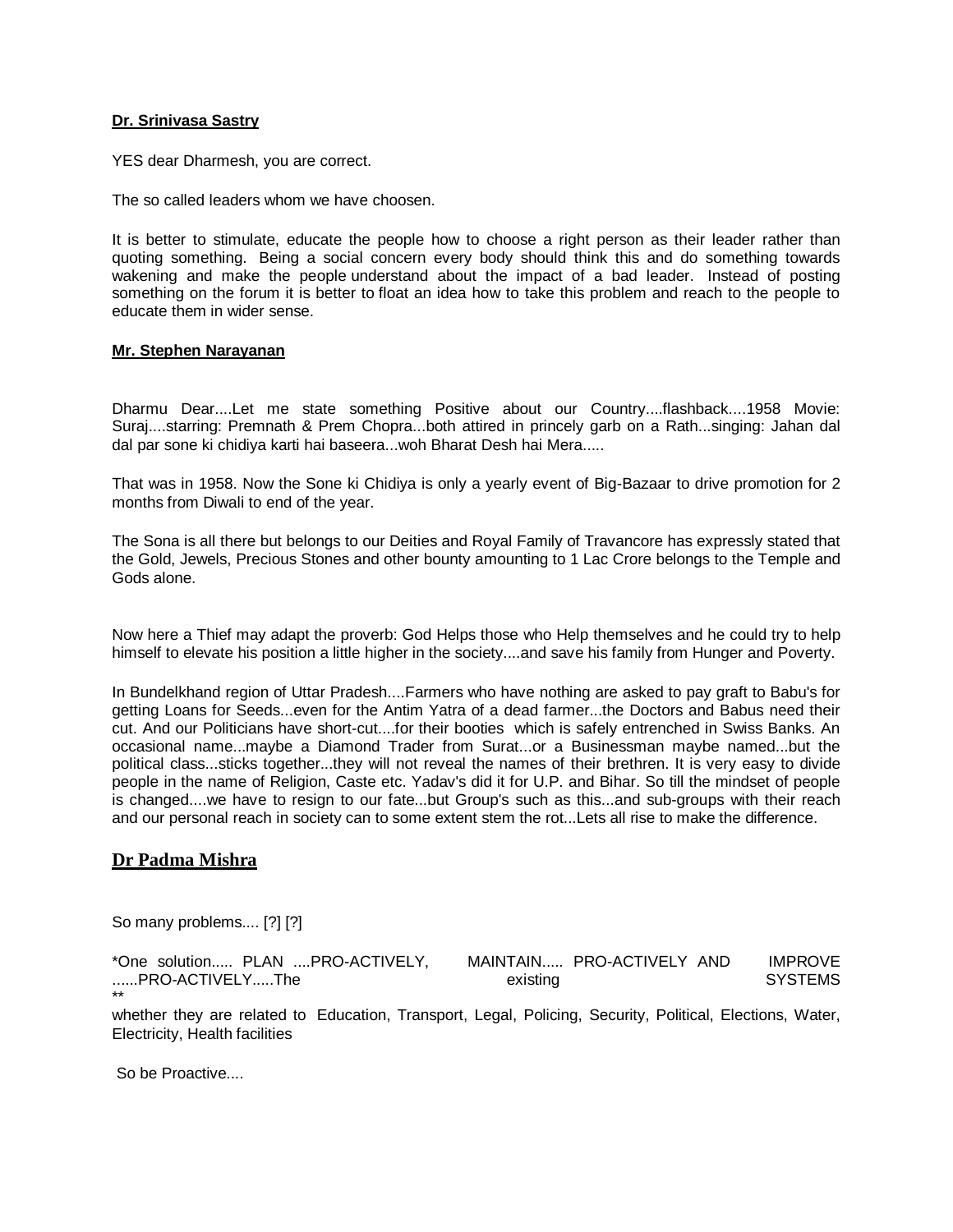What you can do...right now 1) switch of fans and light you dont need both at home and office. 2) get leaking taps repaired 3) actively implement rain harvesting so you could use it for watering your plants (or at least create a consensus) 4) plant minimum one tree near your home (house or building) and take care

of it like your child.

What i have done...try to keep fans and lights off i dont need....come on got to save money ...:D now its a habit...

I dont have a leaking tap...i dont understand how people can sleep with one...going ....drop drop drop .... near by... :D....must be music to their EARS!

OK i will be honest..i havent been too successful on rain harvesting...the idea didnt go down well with rest of the family members...so still no consensus. ... :P

We planted following trees....one mango , one guava, two neems(outside, roadside), one leeche and apart from these (small) ...two lemon shrubs, two other flower bearing shrubs and numerous pots. Saved 3 sheeshums from being torn down..they are still young..and..one some yellow flower variety (makes quite a mess..but is beautiful and a joy to watch when it flowers).

This is just around my home....others followed..now we have the best road with coolest shade in the colony....most trimmed with the largest and the ealthiest neem trees.

(if everyone plants one medium size tree in front of his house and if lets suppose the colony has 100 houses....we have 100 trees....wow) Every where this might not be possible but still make an effort. if you plant yourself you will learn to fight for its survival. It is a wonderful joy to see it grow and flower one day....

regards

### **Date: 20.07.2011**

## **Trigger Question: Prof Bharat Bhusan Singh**—Higher Education in India—an Unbridled Horse

Dear All,

What is the way out, for higher education in India.

a. The churning out of graduates are not worth the degree they posses.

2. The quality of education provided by some of the Govt and Private players are abysmally low.

3. Students find them self on cross road, as very few colleges are worth

studying and the cutoff for admission goes 98-100%.

4. Students think of relocating to some foreign countries but, the cost and quality are not better either.

5. No holistic approach in deciding the no of institutions in various courses required and how to ensure quality.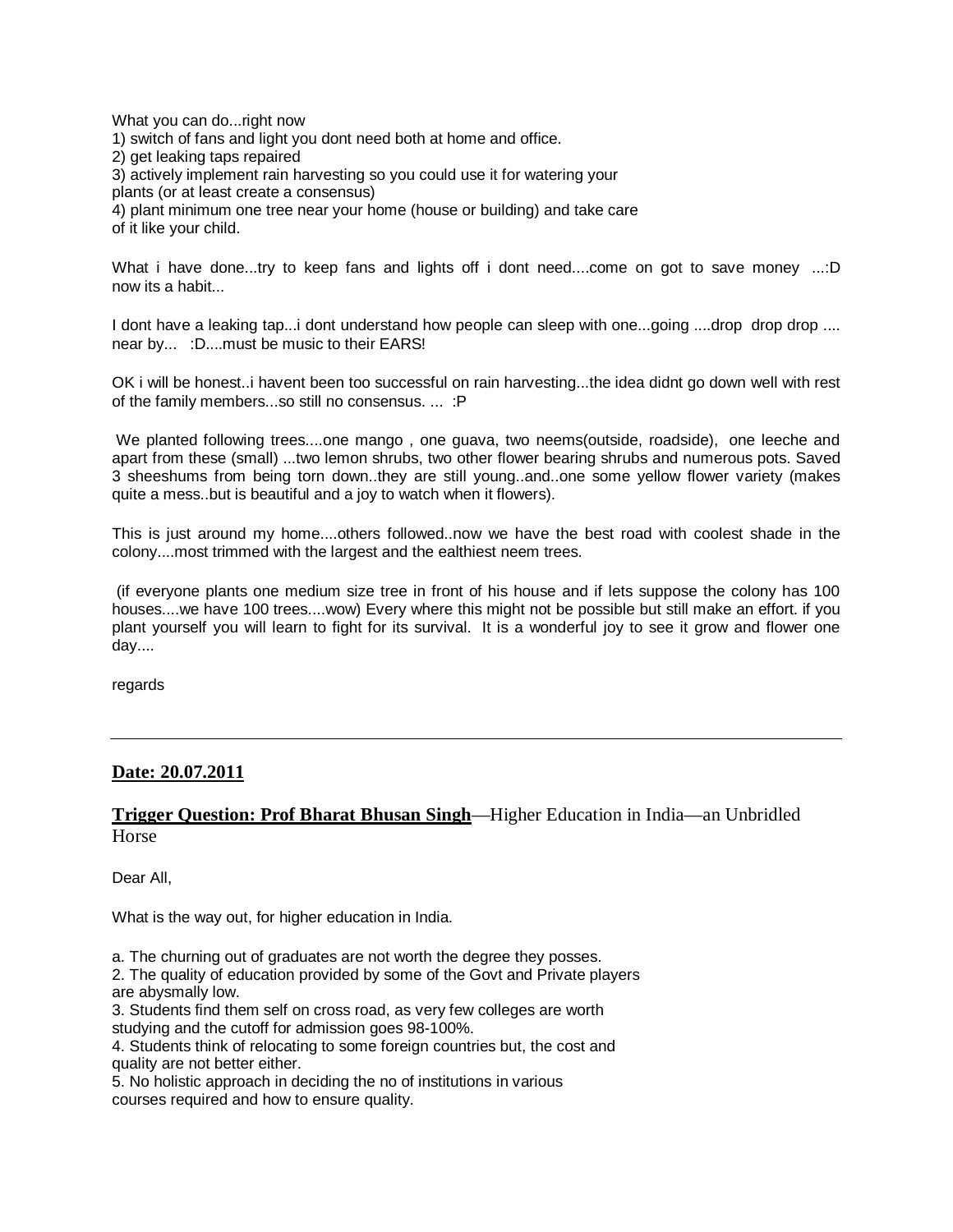A Concern needs urgent attention, from all the stake holders.

### **D.SWAPNA,**

As u said the quality of higher education was low. for every problem all are responsible.it is not only the students even the quality of faculty was responsible for quality of higher education. Few students have become highly ambitious and almost education at school level is it not proper to some extent.if we come to higher education system at PG level it has become semester system where there is no time to teach basics properlr.we are in rush in comlpleting the syllabus. the students are from rural background so they lack communication skills.in 2 years it will be very difficult to teach communication skills.many such type of problems arise for reduction quality of higher education. even the faculty should improve in teaching and should advice the students to refer text books. practically everyone has there own problems.

## **Dr. K Annamali**

Dear sir,

Really I agree with you. Since I am going to many BUSINESS SCHOOLS, I observe the same problem as you stated. There are many colleges the teachers don't speak good English and subject wise they lack on many aspects.

More over, especially at MBA level it should not more mark oriented theoretical exam. It should be more on Overall development of the students need to be considered. Among the students , they don't speak well.

Not even raise and ask doubts. More internship should be considered rather than sitting in class room education.

**Thanks** 

### **Dr. Gopu Venkatswamy**

Mr Bharat

It is national problem. I do appreciate the recognition of the problem. We need to bring stakeholders together and apply our mind critically. May be we can plan from MTC in subsequent meetings or conferences in near future.

This need strong academic leadership and commitment on the part of the people who are imparting management education- managements, faculty, students, government etc

Looking forward to such productive things which matter a lot for the receivers.

### **Mr. Virender Goel**

We need to understand few important aspects:

First the sudden and massive horizontal expansion of educational institution has necessitated fast vertical expansion of the faculty hence time needed from grooming through experience and working with seniors is lost.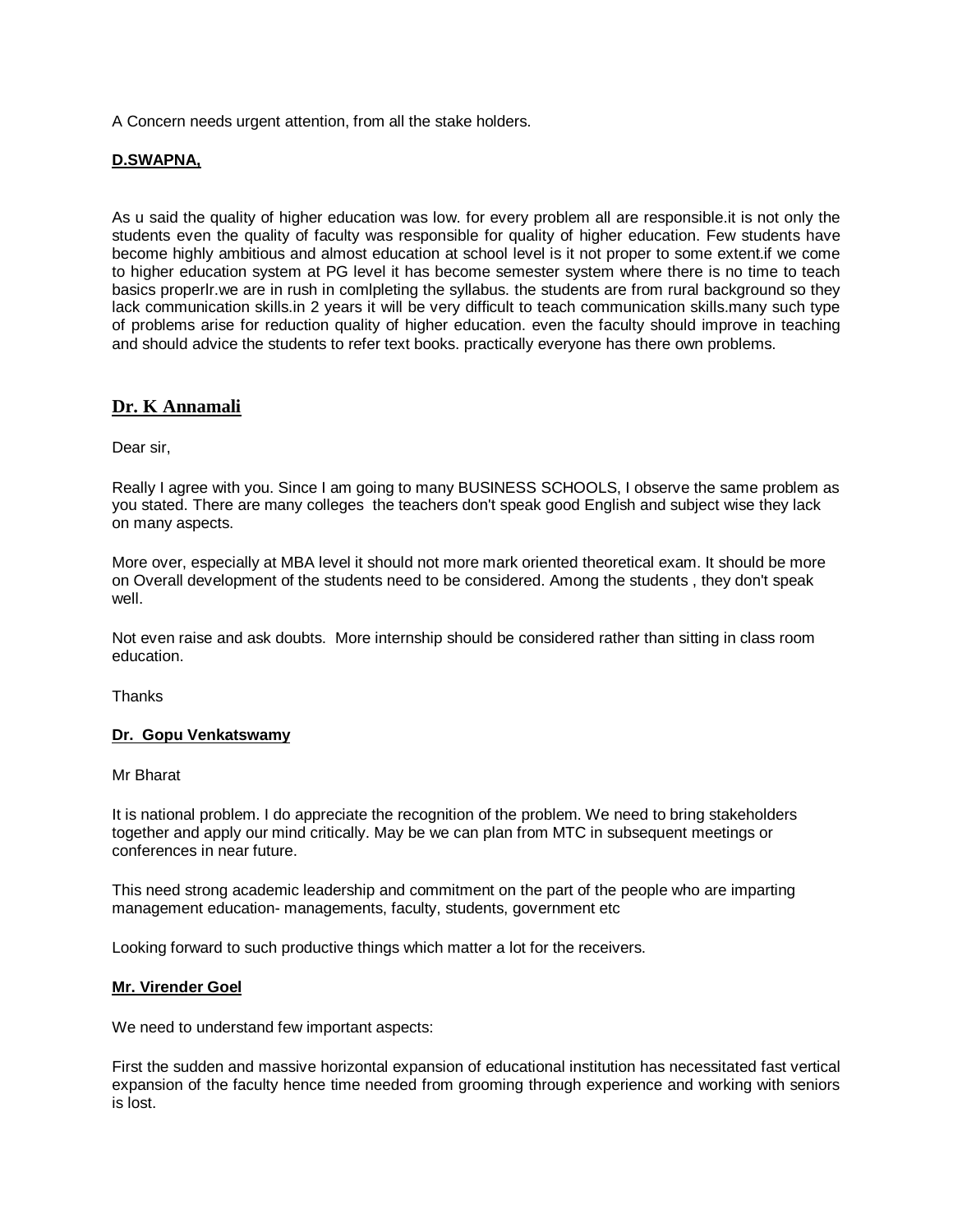Second basic focus of any management program should be to develop leadership skills and entrepreneurial attitude. Knowledge is dynamic and can be acquired as and when needed but skills and attitudes cannot be acquired - skills have to be honed and attitude has to be developed. Core knowledge, domain knowledge, human skills, technical skills, positive attitude and good habits make a person competent to be able find his/her own niche in this competitive world.

Regards

### **Dr. Srinivasa Sastry**

Dear All,

In my opinion all the stake holders are responsible in the frame.

In good olden days the knowledge through education is to be gained while spending full time at Teacher's house and teacher will take care of the students for all his day to day necessities besides teach him.

The present scenario everybody knows, because of the huge payment the demands are opening from the students without acquiring the right knowledge.

As I mentioned earlier that all the stake holders are responsible in one way i.e. "COMMITEMNT" If the Management, Faculty, Student are committed what they are ought to do, hope definetly things fall in line.

Atleast as a committed teachers if we take first step towards commitment for betterment of Education, that would be ideal.

### 'COMMITMENT' HAS MANY PARAMETERS

### **Prof. Santosh Kumar**

As you said the quality faculty should be improved that is right, but think how many Management colleges are paying good pay for good faculties. I have observed many such good faculties are looking for better payers. If this continues things will not change. As for as the students communication is concerned of course no doubt they will have to improve a lot. That is our responsibility that being a faculty instead of teaching only the syllabus we have to make them understand the concepts by giving lot of seminars, presentations, GD, Management games etc. That is not happening. In PG level students asks notes, this ridiculous. What I feel there should be some research need to be done on Management education so that what best can be done for the betterment of students as well as the institution. It could be in the form of developing new cases, marketing, hr and finance related practical exposure need to be given to the students so that they will only come to know.

Finally I would suggest that instead of teaching in class rooms take them out for practical things. Let them handle some projects, they will learn practically.............

### **Prof. Sridhar N**

Dear Santhosh Kumar,

I agree with your mail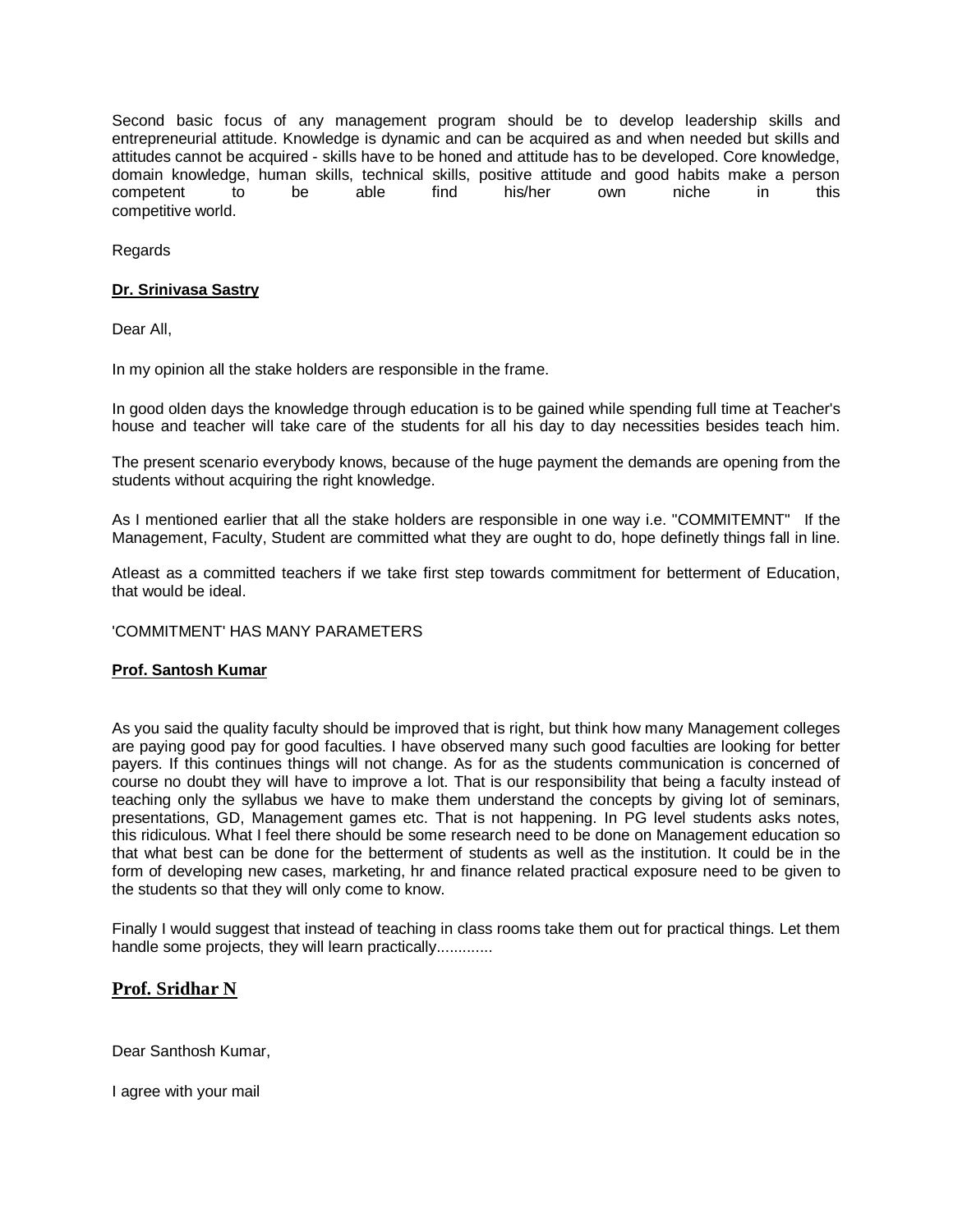Today education has became commercial and business.

Even the colleges don't want good teachers but they want less paid teachers with out quality. and talking about research about management education, until unless the management take right decision..all efforts are waste.

But one thing what we can do is ... better educate the students with interactions by previous batch students who have completed MBA from the same college. at least we can make few students to concentrate on career developments which interactions.

### **Prof. Anand M.B.**

#### Dear Santhosh **Santhosh (1999)** and the second second second second second second second second second second second second second second second second second second second second second second second second second second

Your ideas are good; it should be rectified right from the beginning, first upon there should be minimum eligibility criteria for Management students other then percentages, proper counseling is required at the tie of opting the specializations and examination oriented teaching, providing notes should be stopped and students should be encouraged to read as many as textbooks rather then scanners,

Second one most of the management colleges run along with other courses, sometime same faculty should take a class for UG and PG that should be minimized and separate campus and infrastructure should be developed based on AICTE requirements.

HR policies should be standard, and justification should be there while taking any employee related decisions. And most of the institution rather then giving 6th pay they are using as a promotional tool to attract faculties that is not good.

Date: 24.06.2011

## **Trigger Question: Prof. Bholanath Dutta: Edupreneur Entrepreneur Enigma**

Dear Esteemed MTCians,

Greetings!!!

Just thought of initiating a discussion on a difficult topic for which no straight answer and difficult to generalize but possible to provide few clues an cues. My submission is: If the Edupreneur is an academician, does it impact on the overall quality of institution? Or, Anyone can become an Edupreneur and ensure highest quality in institution? Or it is irrelevant the background of Edupreneur? Can research be conducted to find out fact?

How do you think about it?

### **Prof. Subramaniya Bharathy**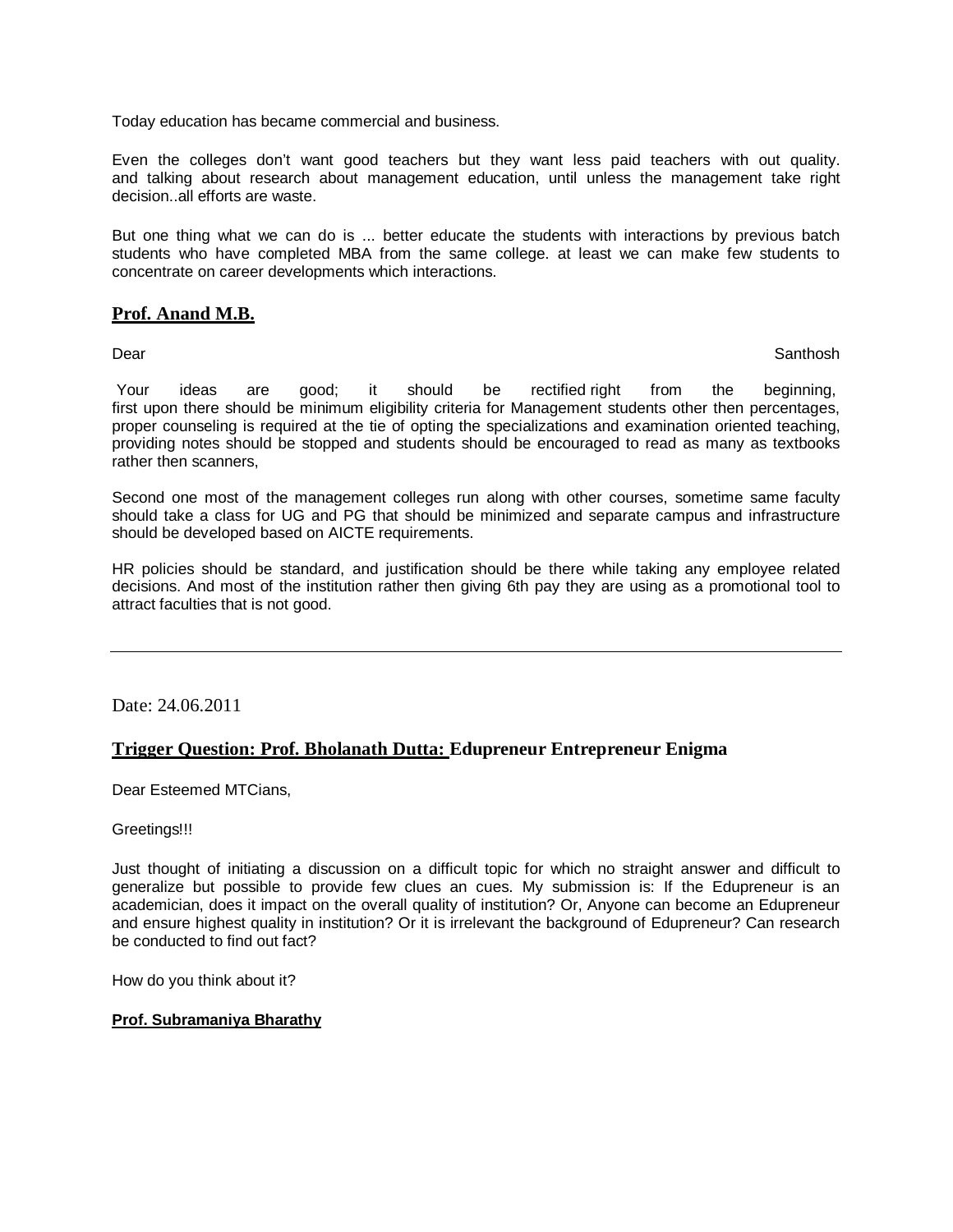no doubt that an edupreneur can bring highest quality in the institution. its no matter what he deals... but how he deals. in this context, he always looks for satisfying the stakeholders to the maximum.....

#### **Dr. SK Pandey**

Dear Prof. Dutta Good Morning.

In India, this is an unfortunate fact that in policy making for any venture, never academic Institutions & academician taken in confidence. root cause failure of many ventures. Regards

### **Dr. Arup Barman**

Prof. Dutta,

Its good that you are bringing to the forum. It is the issue of private institutions, institutions are run by NGOs, and Private and public institutions. Edupreneur no doubt will have impact on the quality of institutions. At the time of starting edu venture edupreneur visions shapes the organisation and once a shapes (hard and soft ) shapes of educational enterprise takes place it would become difficult to change. Here, lies that edupreneur must have to an strong academia with all the human, educational, entrepreneurial quality to ensure the quality of education at the initial stage of edu entreprise. We can proceed.

### **Prof. SF Chandra Sekhar**

one of my observations over the years is that academicians when take up the new roles of entrapreneur, they thoroughly transform and forget eventually completely their original philosophies of being academicians. and they are much worst in their new roles. However, exceptions are extremely few in number. thus the theory of metamorphosis works out in their lives.

### **Prof. Arya Pattnaik**

Dear Prof Dutta,

Great topic.Well to start off we have to embark on the following issues: 1)How many academicians are edupreneurs.<br>1.11 are the qualities or and professional attitude of an are the qualities(personal and professional attitude) of an edupreneur in a reputed institution and a contrast to the other mushrooming colleges. 3)edupreneur is after all another variant in types of entrepreneur so the first thing is profit but education

being a conduit of our future is a prerogative of the society .So the question here is will an entrepeneur (even if he is an academician)sake quality for profit or otherwise. 4)Of course personally I believe an academician with business acumen ,flair for research and social responsibility can do a good job.But if that's a topic for research then we have to find out how many of the edupreneurs qualify?

Ans to your last question: Yes of course researching on this topic sounds great if only educational institutes(edupreneurs) divulge true information about their institutes and do not paint a hunky dory picture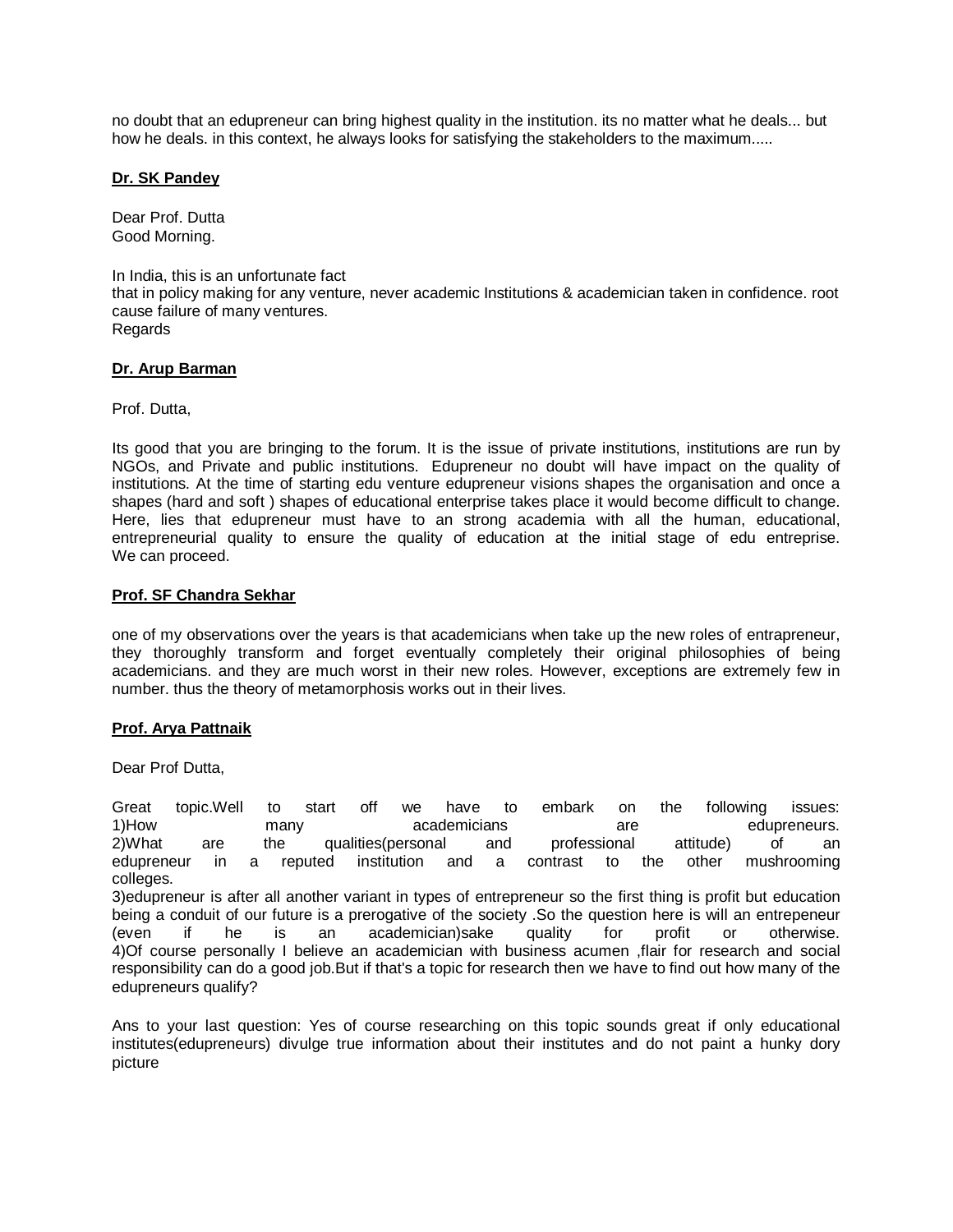### **Mr. Virender Goel**

To me there is a straight answer to this question.

First it is not important if it is edupreneur or entrepreneur so long as there is a sincerity of purpose.

Second is the person at the helm of the affairs has to be a perennial learner.

Third S/he has to have leadership quality in addition to entrepreneurial skills.

And the last and most important is that profit/saving has to be consequence of the efforts made and quality education environment both in terms of infrastructure and faculty imparted and not a goal in itself.

If above conditions are not met it doesn't matter if one is entrepreneur or edupreneur, fate is going to be the same.

Regards

#### **Prof. R. Vishal Kumar**

Dear MTC-ians

\*In response to Prof.Dutta's post on academician as edupreneurs…..\*

To fill a wallet, find a want. To fill a want, find a market. The education landscape today, is buzz with such visionaries called edupreneurs who have discovered markets after markets in the education space. Be it pre-school(Zee), talent development(NIIT) or higher education(Manipal Academy) the industry is replete with examples that are success sagas in their own right.

The question, "if the edupreneur is an academician, will it impact the overall quality of education" and the possibility of research in this area is a good premise to debate on. First a hypothetical classification of the eduprenuerial ventures in India:

\*The Pretty-Petty-Pity \*

The "Pretty" league is star studded. Rajat Gupta and Anil Kumar of ISB, Malay and Arindham Chaudhary of IIPM, Bala Balasubramaniam of Great Lakes et al. Giant strides in education!!

The "Petty" league, popularized (thanks largely due to the media) includes names like Anand Kumar of Super 30 fame, Anwar of the Spark Group(a novel approach in education for the bottom of the pyramid) and others like the Old Samaritan with good intentions but little or no money.

The "Pity" is the obnoxious category that consists of erstwhile sick/dying industrialists who ventured into education when the cash flows started to choke them. They carried their knowledge of factories to build and create academic factories.

The answer as to quality need not be elaborated when we see edupreneurial ventures as belonging to any of the three hypothetical categories above.

\*Academician and Entrepreneur– Are they Different?\*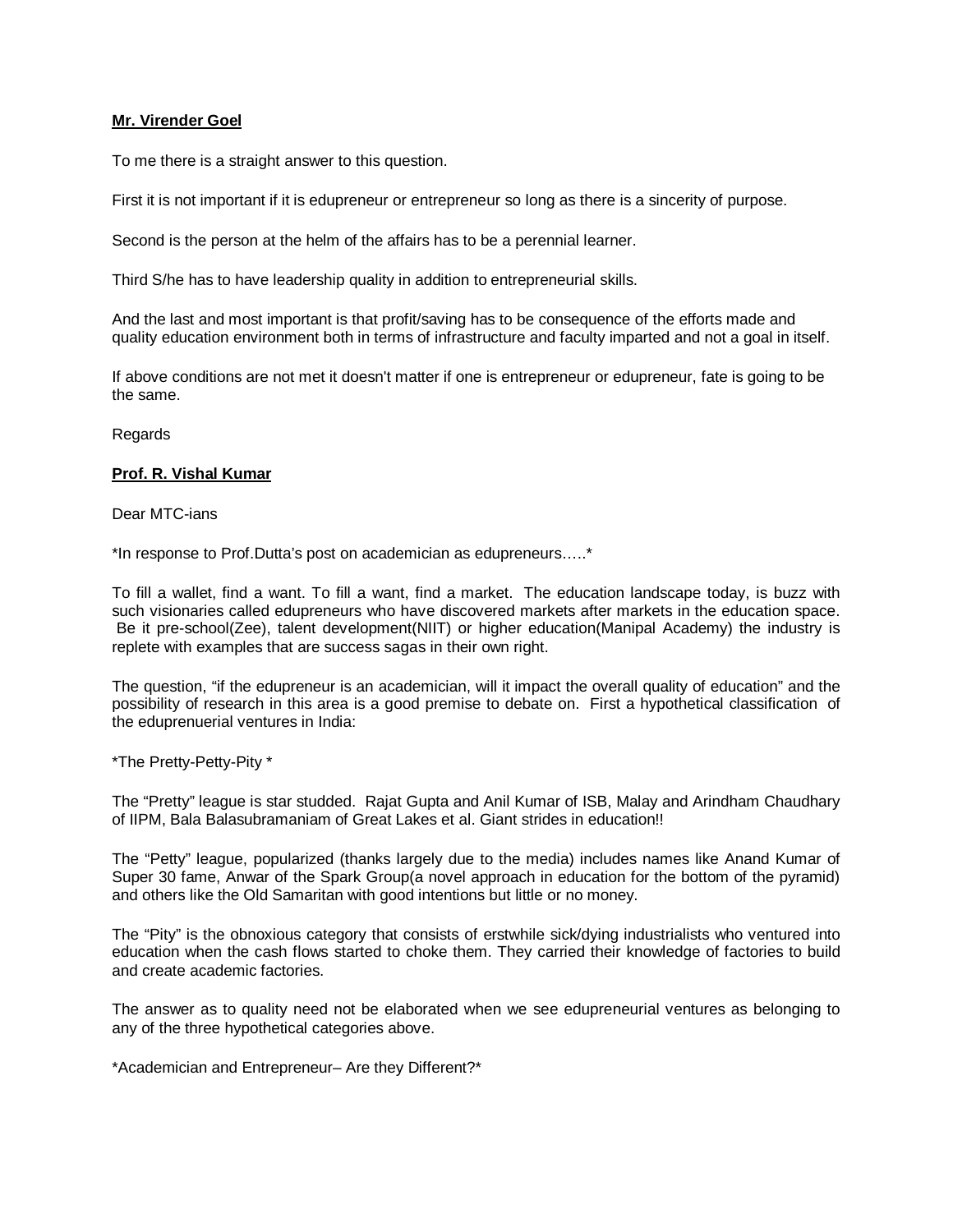While the question does an academician make a good edupreneur merits consideration, what are the similarities between an academician and entrepreneur?

An entrepreneur strives to make a difference. S(he) does not take the path frequently travelled. What does an entrepreneur work for: is it money, recognition or status? As academicians what do we work for? The fame or fortune in both academics and entrepreneurship comes out of striving and relentless pursuit of ideas. The validation of the idea takes a lot of time (PhD scholars would be able to relate to this point better). Porter's Competitive Advantage or C.K. Prahlad's Bottom of Pyramid may be a case to reckon. An idea stolen from an academician is plagiarism and idea stolen from an entrepreneur kills their business. Therefore an academician is an intellectual entrepreneur.

Given these similarities what is in store for an academic entrepreneur? Is s(he) the messiah of quality education?

\*Can Learning & Profit Co-exist?\*

Any entrepreneurial venture needs to be sustainable. For an academician turned entrepreneur s(he) would hear dual voices from within. The teacher in the person and the business person. The dilemma would be to perform a balancing act between being cost conscious and providing high quality learning experiences. Good intentions need to be ably supported and nourished by Vitamin M( money) . Should an edupreneur work for a surplus or profit. Is profit an acceptable motive in education? If quality learning comes at a cost , then what is its price?

\*Is there a bailout factor?\*

Any education venture in India is more often than not, under the purview of the AICTE or the UGC. Affiliation norms from time to time need to be complied with. In the event of failure to comply with norms is there a bailout factor for the edupreneur? Hidden costs of running the venture may force edupreneur with good intentions to underplay the quality angle.

\*Research Issues:\*

The question do academic edupreneur provide quality education has operational problems. The cause and effect relationship may be difficult to establish because there may exist innumerable undercurrents which would be near to impossible for the researcher to capture.

How much money is left in the coffer at the end of the day, after meeting out all fixed, variable and invisible costs would determine how much funds are available to enhance quality.

To conclude for the "Pretty "– quality is derived from their financial pedigree, for the "petty" quality is inherent in their artistry and for the "pity" quality is serendipity.

And let us remember quality is not an act, it is a habit.

# **Social Entrepreneurship—Trying to understand the meaning…**

**Trigger Question: Prof. Bholanath Dutta dated 07.10.2010.**

Dear All,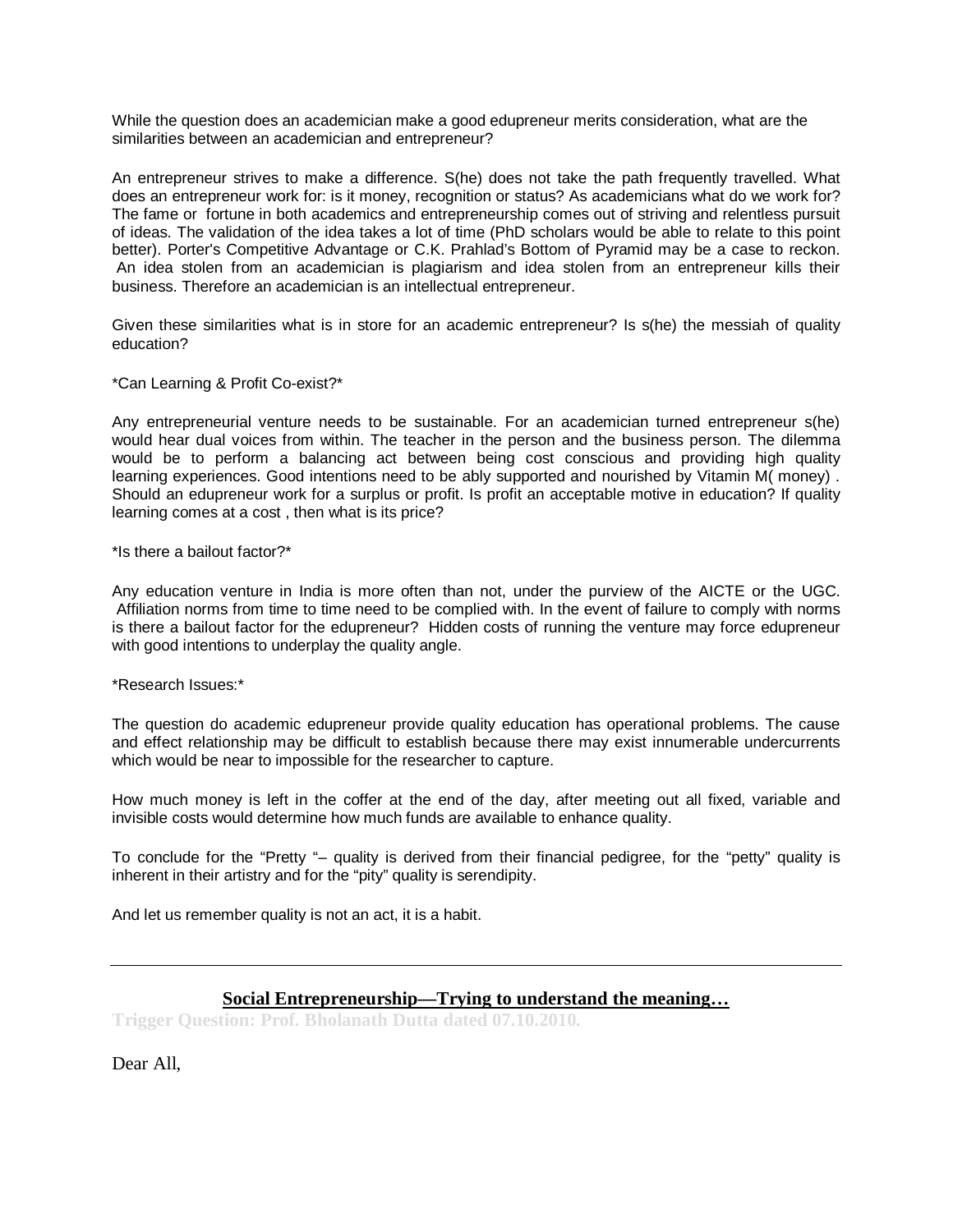"Entrepreneurship" is a buzzword in recent time. "Entrepreneurship" as a subject has been included in all management curriculums. Last year, it became more prominent during recession as many IT professionals left (forced/choice) companies and started their own venture and this year they have become very successful. We all agree too that entrepreneurship is must for the growth of any nation. The US is economically so strong because of lot of entrepreneurial activities and it is common for other developed nations also. Few big successful companies and public sector undertakings alone can't take the country forward after a certain level.

In entrepreneurship parlance there are many concepts like intrapreneur, corporate entrepreneur, social entrepreneur etc. The SOCIAL ENTREPRENEURSHIP is a very common word now-a-days. But many times I get confused with the meaning of "SOCIAL ENTREPRENEURSHIP". ... because of

(i) Corporate can explore this area under CSR for building their brand equity. But this helps needy people to great extent.

(ii) Charitable institutions undertake many programmes like poverty alleviation, education, primary healthcare etc.

(iii) NGOs / NPOs also take up many assignments like charitable institutions and go to far-flung remote areas and helped the needy people.

(iv) Academic institutions registered under society act and call themselves as social entrepreneur.

(v) Politicians/political parties take up many charitable acts and try do develop their public image.

(vi) Actor/Actresses very often go to orphanage and slum areas.

(vii) Failed politicians convert themselves to social activists.

(viii) Few people become social activist as an alternative to job.

(ix) Every rich person and big personality like to get the tag "SOCIAL ACTIVIST"

(x) Many academicians find difference between societal entrepreneur and social entrepreneur.

Thus, I am really confused the meaning of SOCIAL ENTREPRENEURSHIP...Please pour in your thoughts.

Happy Knowledge Sharing.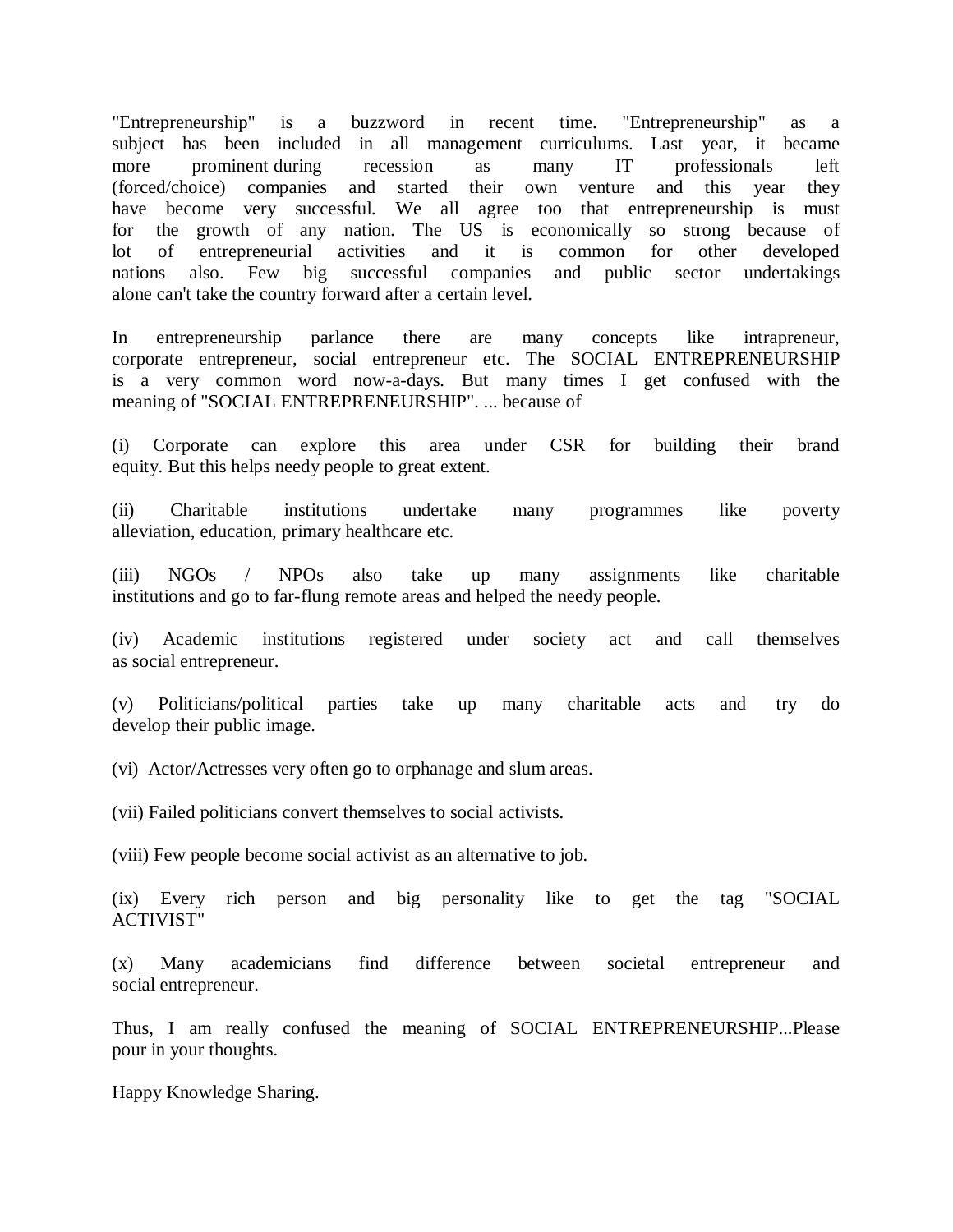## Dear Prof. Dutta,

To define in simple terms:-

Social Entrepreneurship combines the passion of a social mission with an image of Business-like discipline, innovation, and determination commonly associated with. In short it is:

\*"An Entrepreneurial approach to address persisting social problems'\*

Now lets understand why there is this need for Social Entrepreneurship..?

- Many governmental and philanthropic efforts have fallen short of our expectations Major social sector Institutions are often viewed as inefficient, ineffective & unresponsive.
- What these Institution, Corporate & the Celebrity segment do... 'at least most of them' is to gain some browny points for a political / personal mileage but their core area of functioning / motives are different
- Though there are exceptions, the NGOs / NPOs don't provide a permanent solution to persisting social issues since they are more driven by passion but lack sustenance.
- As we all know, we are living in a cosmetic world & calls for an action on the areas of implication rather than pondering around areas of concern. We must also realise our duty as responsible citizens at what we must do to address the issues rather than being a mute spectators .
- Let me further remind couple of sayings from Mahatma Gandhi that must be viewed by going beyond the vicious circle of this cosmetic world we are currently in...

There is a need for all of us to pause here for a while to introspect on what we got from the past & what we should be giving for the generations ahead:-

- 1. The earth provides to every man's need but not everyone's greed.
- 2. On Economics & Ethics: Economics that hurt the moral well-being of an individual or a nation is immoral, and therefore sinful. Hence, a clear distinction is to be made between a Standard of Living & Standard of Life
- 3. Standard of living merely states the material & physical standard of food, cloth & housing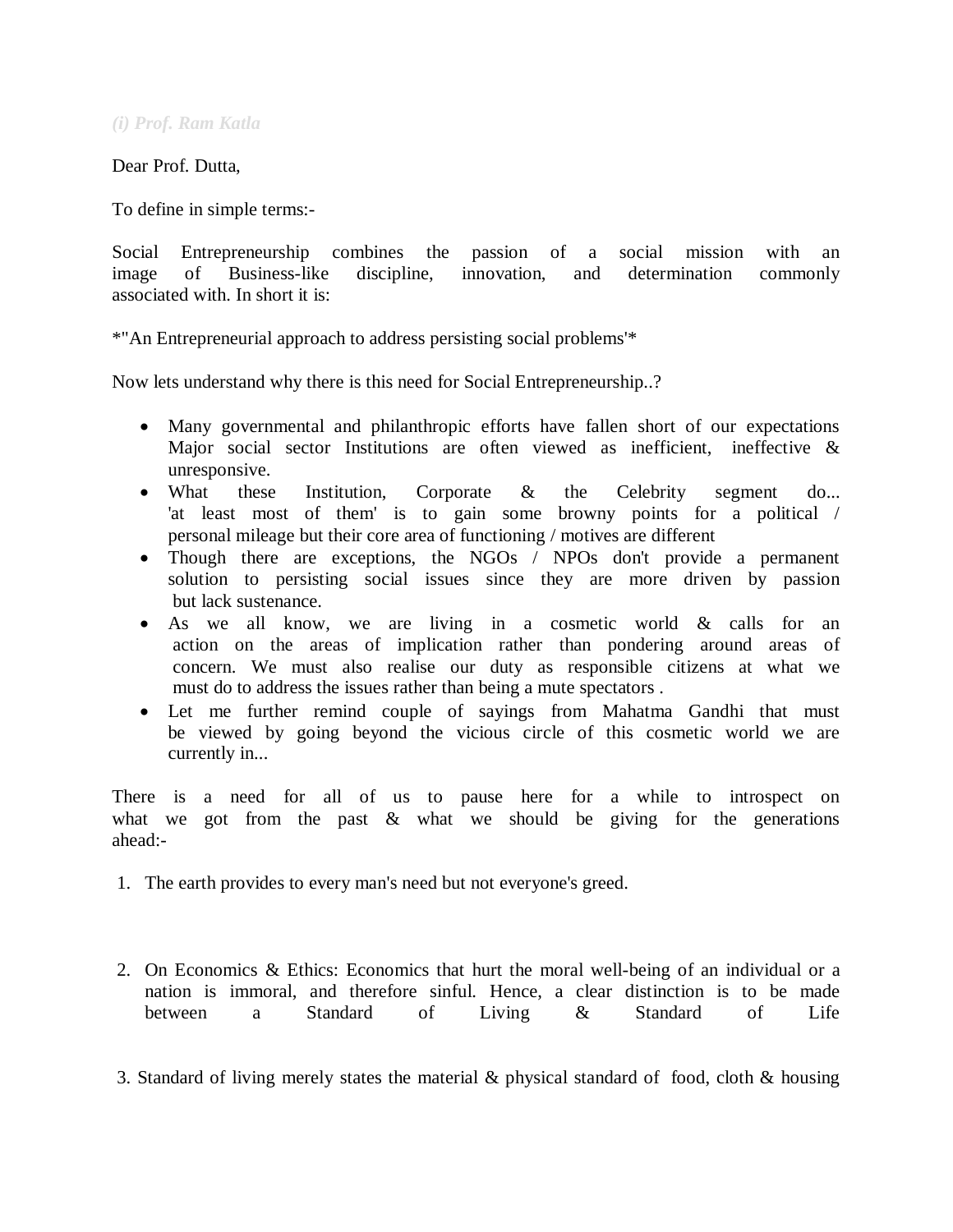4.Standard of life could be attained only if, along with material advancement, there was serious attempt made to imbibe cultural & spiritual values & qualities

### Sum-up:-

# SOCIAL ENTREPRENEURS ARE NEEDED TO DEVELOP NEW BUSINESS MODELS FOR A NEW CENTURY

### *(iii) Prof. Madhumita Chatterjee*

Dear Prof.

You have indeed raised a very pertinent question. In my view Social Entrepreneurship is not Corporate Social Responsibility. The first deals with a sincere commitment to social issues and working towards alleviating the situation in a responsible and accountable manner. It is not about offering an answer to all the ills but creating a sensitivity and awareness of the concerns so that there can be a common effort to solve them. At times it has to work towards being the conscience keeper. CSR is about being responsible in every act of business while earning profit. It is not about starting a foundation or trust where some money can be parked and used in some philanthropic work. Understanding social needs and weaving it into the strategy of the business is important. From sourcing of raw materials to reaching the customer at every step responsible behaviour is mandatory. The organization has to be accountable for its activities. Obviously practical implementation would demand trade-off between stakeholders and that is when the organization has to take a balanced decision about how to do that trade-off. It cannot be that one stakeholder can be sacrificed and annihilated at the cost of another. We have many examples where companies have followed this for short term glory and suffered tremendously in the long run- Wal Mart, Satyam, Bhopal Gas tragedy, BP,etc. Thus CSR has to be in the DNA of an organization. NPOs and NGOs if not sincere can become pawns in the hand of unscrupulous donors who can use them as a facade to ward off regulations. Very often they may have to follow the mother NGos policies which may be based out of another country where the requirements may be totally different. Therefore this is where social entrepreneurship has an important role to play.

Very briefly these are my thoughts.

### *(iv) Wing Commander Subhash Sindhwani*

This is an interesting discussion - I for one would not want to care much for the dictionary meaning or bookish meaning of it. I do believe that there are many ventures which can't be done well by Government or by the corporate as CSR initiative (generally Government or corporate look at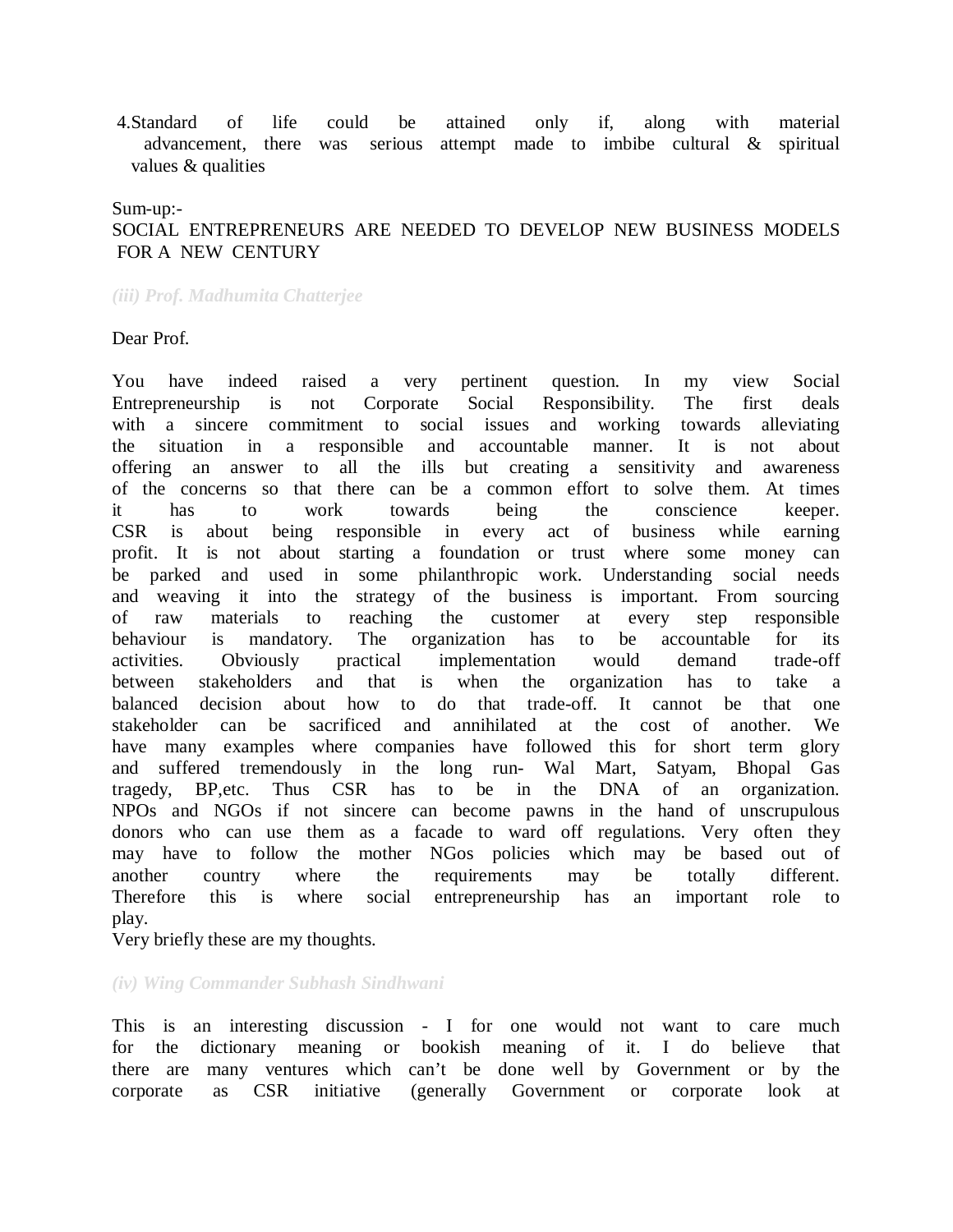the investments which bring them returns in terms of votes/good will/profit/brand building) but which have large social objectives such as education, teach for India etc. The fact of the matter is that while many would want to call themselves as social entrepreneurs but their ventures are no different than any other business ventures as far as the return on investment objectives is concerned. At the end of the day all businesses have to meet some human/social needs and all have to have some return on the investment. But one distinction I would like to make while it would be legitimate to price a product very high and skim the market while the demand is high, a social venture cannot have the pricing on such a premise. To my mind a social product should not be sold at different prices to different customers with different return objectives. For example a seat in IIM could not be offered to the highest bidder, though differential pricing such as payment seats and free seats is an accepted practice. So there is a gap - which may be rather thin at time - amongst a venture with profit, venture with profit and social objective, venture with social objective and profit. In a market based capitalist society where success has become synonymous with acquisition and material wealth and the idea has become so deeply ingrained in our psyche, that we have started viewing every endeavour with suspicion. I was recently talking to a woman Regional Director of IGNOU who thought her job as a service to humanity not that she was not being paid for it. I think our approach and attitude to our work defines our underlying drive. As a chairman of community college, I decided to offer free education to students from weaker cross section of society in the evening batch but I asked them to pay when they get the job. I have to sustain the effort and therefore there must be some return. I cannot expect faculty to offer their services free as they have to run their households. I must maintain quality and ensure that as recipient of education, they draw benefit from it and the quality costs. Chief Minister of Chhattisgarh started selling rice to poor people at Rs 1 per kg as food security - though the objective was attracting votes and to me amounted to political corruption. He was hailed by many but look at the results many people dont want to work and have become useless with no incentive to learn and the policy is a disaster. Why do people do what they do, what needs drive them - to me contributing to society is what fulfills me and is my self actualization but I have my low level needs which also need to be met. Though I may have digressed from the subject but discussion on social venture needs to be wider as the world needs today more and more social entreprenurs. I for one believe that creating better understanding of the frame of development of social venture is the need of the hour. There is perhaps a need for greater deliberation on the subject.

*(v) Prof. Ramesh Vemuganti*

Dear all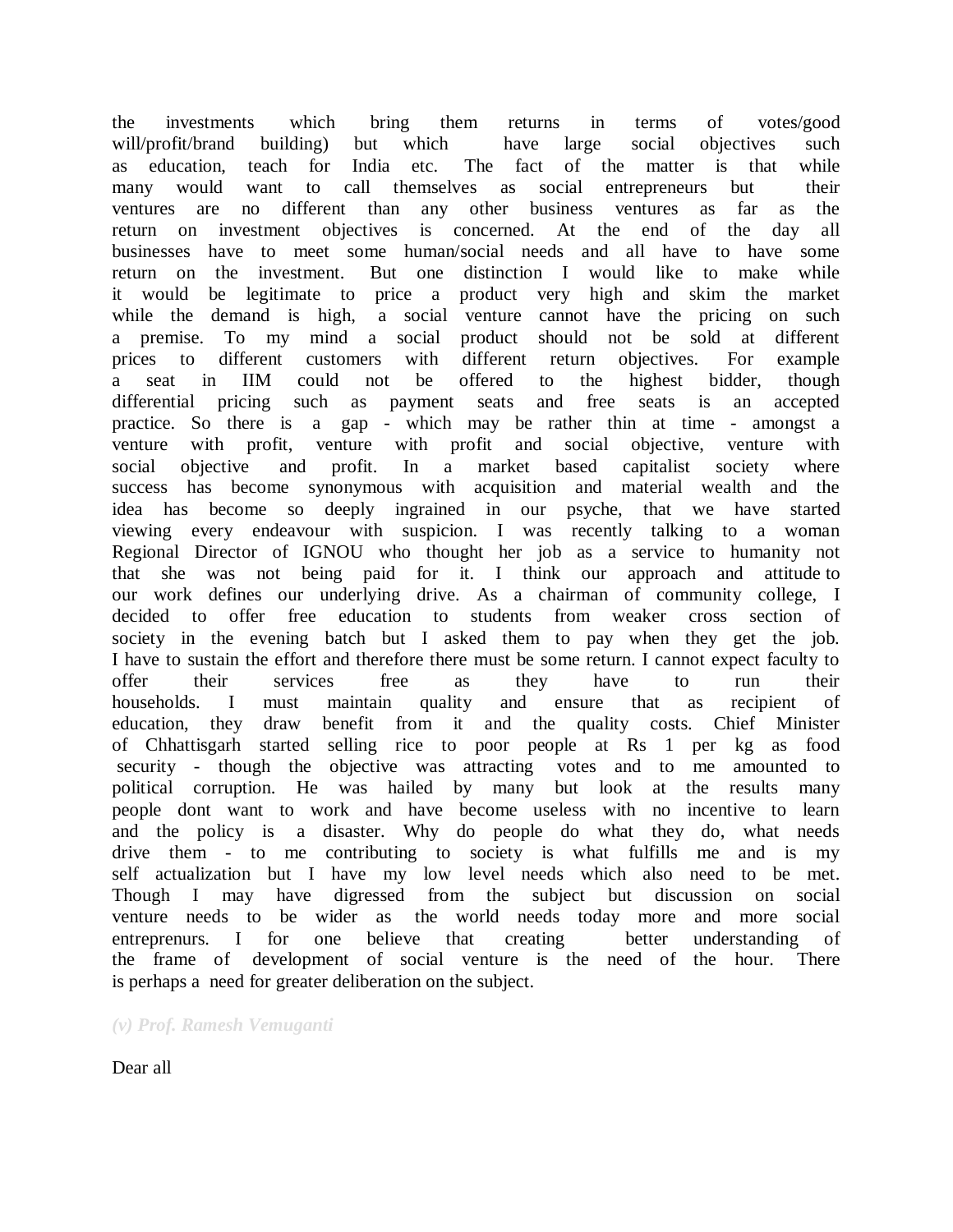I taught a subject on "Corporate & Social Entrepreneurship" for the Management students as an elective at University of Hyderabad recently. My learning is like this.

There are 2 types of Entrepreneurs prevailing today - Corporate & Social. A couple of decades ago , when Corporate were facing tough competition from smaller players , tech change, globalization , flight of talent , regulatory , they promoted this idea of CE.

Corporate E"s are promoted by the Corporate, be it a company or group and the Entrepreneurship and its benefits are confined to the Corporate framework. Like what Mr Azim Premji does at Wipro to senior people, 45 plus , who had put in 20 yrs and want independence, will be encouraged to start off under the banner of Wipro. Several have sprung up. Also, Corporate E is responsible for several innovations done by Wipro and other Corporate, some of them ground breaking, taking the company to next level and saving the company, sometimes.

Social Entrepreneurship has 2 components - must be economically viable and a social cause addressing some societal issue.- creating jobs, green tech , helping the unemployed with a source of income, better healthcare education and the social ills confronting the nation. yes, Social E is gaining preeminence today as it is the in thing , people are happy talking about societal benefit, it has a market as prospective customers will buy the goods, services , helps Corporate and India as a country on a much bigger platform. Social E is focusing more on starting ventures with bamboo, corn, biogas, haldi, chilies, agro foods, more natural & environment-friendly. Anyhow, other views I shall exchange in my next mail.

# *(vi) Prof. Sanjay K Jain*

I do agree with what Ramesh Vemuganti says. Even on a personal I feel every shopkeeper or trader or manufacturer of usual items cannot be called as an entrepreneur. But I would to see if what Ramesh Vemuganti says is valid as per definition in vogue in literature. Or it not, we can think of creating a separate label such as 'Innovative Entrepreneur". My only contention is that whatever is being proposed should be in sync with literature and conceptual framework available in the field.

# **All India Council for Management Education/ Ph.D. and Industry Experience Trigger Question: Prof. Bholanath Dutta Dated 03.02.2011**

Dear MTCians,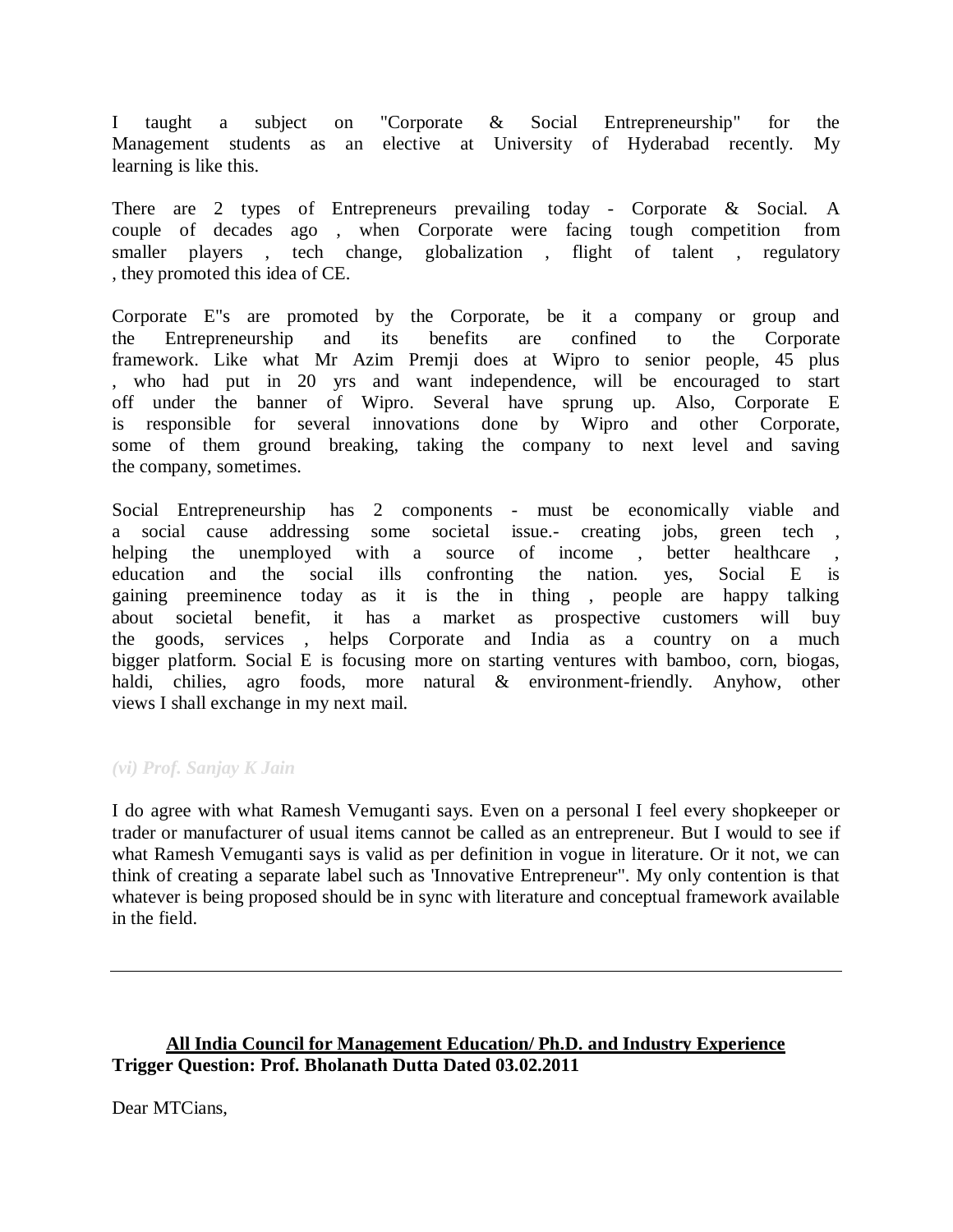Greetings.............

After interacting with many academicians, corporate executives, CEO/VP/P/MD turned academicians, even direct interaction with academicians from abroad, one thing is very much clear that it is difficult to change the fate of management education, easily. Management programmes are not like other professional/vocational or academic courses, but the tragedy is AICTE/UGC mix it up and put everything in the same basket. Very sorry figure! As per UGC/AICTE recent guidelines, without Ph.D. , even a top level CEO cannot become professor in academics. And forget about HOD/Director position. Something very very unexpected... unrealistic and harmful for management education to grow.

It is not a comparison between a pure academician and an industry expert. There needs to be balance of both. If a corporate executive has Ph.D. and come to academics....that may be best (eligibility + competency). Even, I interacted with one professor from USA and his opinion was also not different from AICTE and fundamentally focus is on Ph.D. Degree.

What is required a separate body - AICME for management programme instead of AICTE. In AICTE primary focus is on technical education. It would be really good, if we prepare a report on this and send it to our Hon. Education Minister for his comment.

Request opinion on this.........

## **Opinion of MTCians:** *(i) Mr. Ram Katla—Chapter Head: Hyderabad*

Dear Prof.

I strongly believe this is our responsibility and if MTC can voice out the need for incepting such body, I am sure the ministry will be more than willing to listen. Moreover, now the foreign B-Schools coming to India set-up their shop, it is all the more imperative to have a control mechanism / regulatory body.

Of-late we did see reforms in school education... and \*Why not on management education\* \*too..?\* We must pursue this with determination. We got to be perhaps more scientific in building a strong case and document it.

We can have this submission as one of MTC's core missions for the year 2011. Let us all pledge to make this happen  $\&$  I do not see any reason why can not we make it..!!

# *(ii) Prof D.A.R.Subramanyam, Principal: Mahatma Gandhi College, Guntur*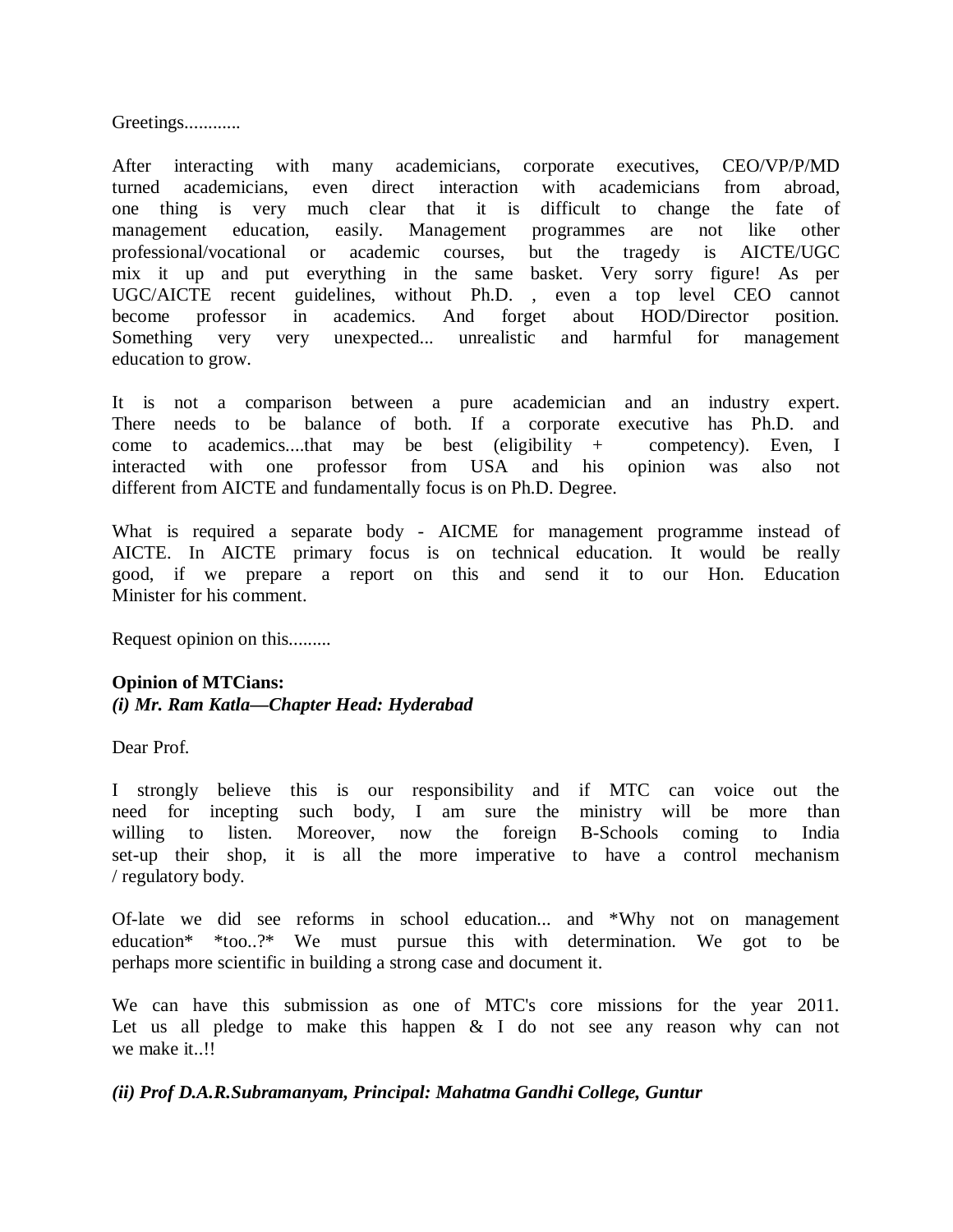## Dear Professor,

You have raised a very apt and topic of relevance. The AICTE especially , sorry to mention, has spoiled the education scenario in this country. Instead of stabilising and improving technical and management education. It has put the technical education in doldrums. The AICTE or UGC should leave the matters to State Councils and Concerned Universities. There are many ways that AICTE can streamline both technical and management education in this country. 1) The proposal that you have put forward is very correct2) The managements should discuss the matter at length and give representation to the MHRD .3) The local MP's and MLA 's should rise the issue in parliament and assembly respectively about the performance of AICTE. And unfortunately they don`t have time to represent public issues. 4) Particularly the norms of the AICTE seem to friendly to Big institutions which admit hundreds and thousands of students. What about the beginners and the small managements? 5) The Vice-Chancellors and members in the committees should spend some time on this .But as i told in the above point who has time to represent all these issues of concern.?Everybody is busy in their own personal Agenda.

I really appreciate you for raising thought provoking and relevant issues for discussion.I wish MTC become more and more active and are strengthened so that the voices are seriously taken for consideration

# *(iii) Prof. Nityanandam, Asst. Prof. MVSR Engg. College*

Dear Prof,

I was also teaching some 15 yrs back. I left the industry after serving there for 25 years. The reason, the student is taught theory and no practical requirement of the industry. In our days there was practical training for the students. Now they do not bother about it. Even in the college practical classes the technician conducts the experiment/makes the model for the students and gets paid by the student. no teacher responsible for the practical can conduct an experiment or run the lathe or other machines. This is the state of affairs in all most all the colleges in India. The pity is we do not have any technical or engineering educationist in the country. All the qualifications prescribed or not suitable for teaching. Most of the doctorates cannot explain their own work to a second person besides this thesis being purely theoretical and not fit for any practical use. These people have not done a bit of research after wards. we also teach so much theory and Maths in particular which is not used by the student later in his life. I have forgotten all maths i was taught.

Our engineering syllabus has to be re written with a view to make engineers useful to the industry and be more practical oriented. Don't tell me nowhere in the world is such a syllabus available. Let's frame one ourselves with no pressure from any outsider. This reply is not meant to criticize anybody but the system being followed.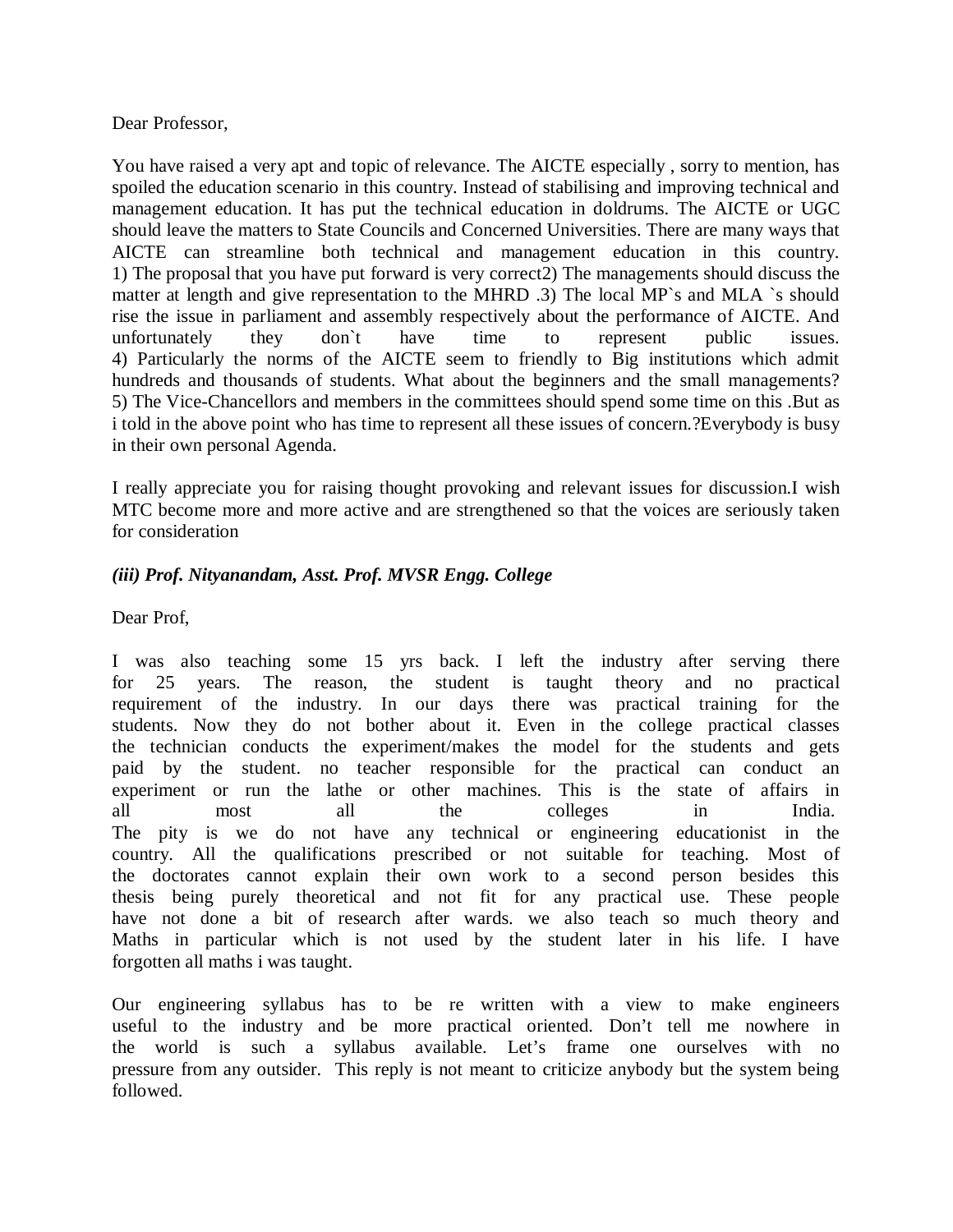## *(iv) Dr. R Rajan, MTCian*

## Dear Prof. Dutta

It is really an apt and a realistic thought of yours, will definitely raise the status of Management Education in India.

Many times it has been discussed that one should have a passion for teaching and a great deal industrial exposure.

AICTE, has laid down that Management Faculty must have First Class in MBA and Ph.D for the post of Director and Professors. Does it mean that those who have second are not fit for Teaching. According to me it is the Attitude matters a lot.

In many Business Schools and Colleges, Directors and Professors are highly concentrate their attention in producing results to satisfy their employers. They are least bothered about the Industry Expectation. Hence, faculty with a blend of MBA Degree with Industry plus with a strong attitude or mindset for Teaching, can defenitely the reauired talents.

In all our days, if one want to pursue his/her MBA Programme he or she she must be a graduate in any discipline with a minimum of two years Industrial Experience that too as a Middle Level Position through a common entrance examination. That is why we are all qualitatively and quantitatively rich in the field of Management and successfully contributes our best.

But today there are too many entrance examinations and any one can enter into MBA Programme. Even a candidate who had secured negative marks in the Entrance Examination conducted by the States and the so called Consortium of Management of Management Institution.

Then, how we can be able to produce talented heads to match the Industry needs?

Henceforth, AICTE must invite Top Notch Academicians while it is in the process of formulating policies pertaining to Management.

# *(v) Prof. K. Vizayakumar, Former Professor and Head , Dept. of Industrial Engineering and Management , Indian Institute of Technology, Kharagpur.*

Dear Prof. Dutta,

All CEOs are not useful as teachers. They should have the zeal for teaching and have to be in touch with current developments in management paradigms.<br>Generally, the qualification is mentioned as Ph. D. or with equivalent Generally, the qualification is mentioned as Ph. D. or with publications.

(vi) Dr. G. Vanishree, Professor & HOD for MBA, Vignan's Institute of Technology & Aeronautical Engineering. (VITAE)Deshmukhi, Hyderabad.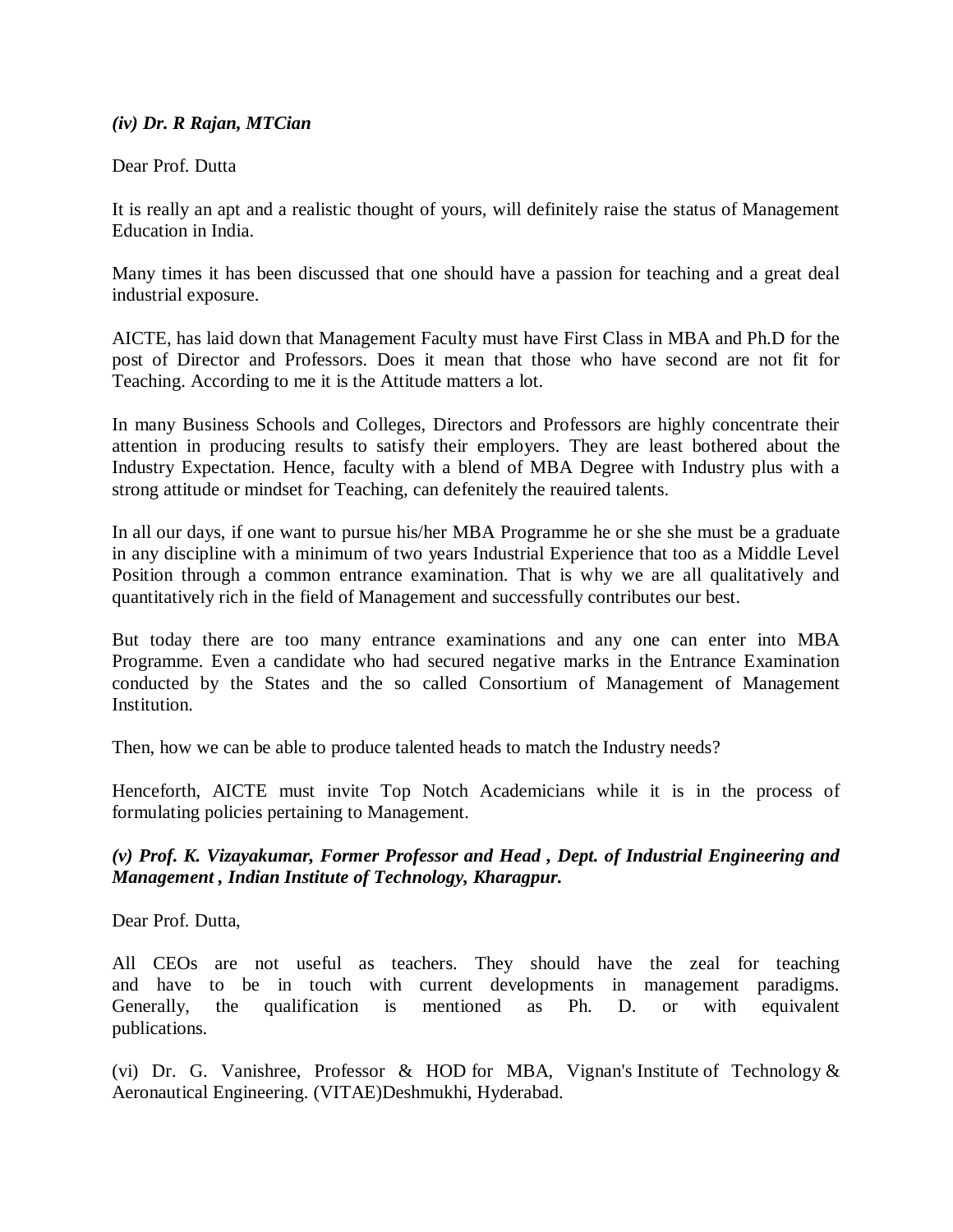Industrial knowledge is practical ,professors have more theoretical knowledge than practical i feel that an industrial person teach some practical experience , students can be more enlighten and have more grip to put themselfs open for corporates according to my opinion.

# *(vii) Prof. Soumya Sagiri*

Hi All,

On this topic i can share my thoughts and views.

1. PhD is supposed to be provided to only those who has done genuine research or innovation or discovery or process excellence. However in today's world especially in Management field PhD are offered with out proper addition to literature or innovation or discovery or process excellence especially in India.

Even a Doctorate can be offered to a person who wide knowledge in one practical area with above 10 years of experience.

2. According to me to teach Management, PhD is not required. Most of the people who process PhD don't have practical exposure to Industry, process, sectors, cultures, structures, divisions and practical exposure towards these. Any person with sound knowledge in basics, practical exposure in the Industry, domain expertise is enough to teach the students.

3. Management is all about Industry not about PhD, just a literature review, survey, case or empirical research is not enough to provide the practicalities of the business , they need to experience, feel the pressure, targets, deadlines, real implementation of strategies, standards operating procedures, real innovative technologies, cultural diversity, communication, team dynamics, stages of growth, experiencing the emerging sectors etc.

4. Most of the people are forgetting the truth that PhD is used for enhancing individual knowledge to discover something and provide new theories, mechanisms and to improve domain expertise, however it is not at all related to the profession of being an excellent academician. Most of the professors struggle with ego problems in academics. Academics lacking transparency, proper escalation real education all together just because "One Degree Sake" - Real respect is missing ...

I saw one movie long back ( I don't remember the name now) - In the movie they explained clearly when a person tries to learn more and more expertise they forget the basics so a Professor always need to go back and learn the basics (Common Sense) to bring real innovations and creativity.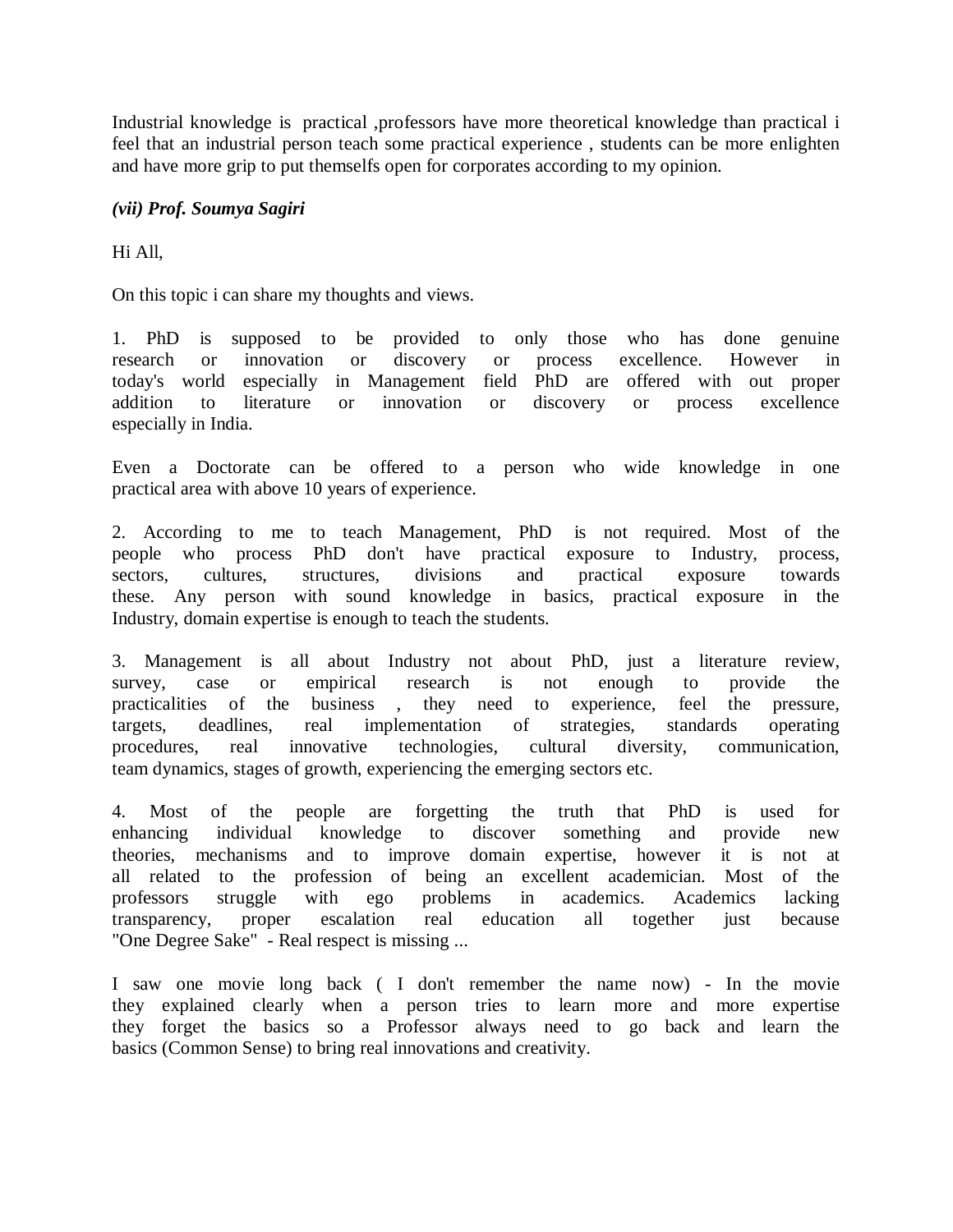5. I personally feel real academician is supposed to work few years in Industry and need to work in academics, later on again after few years later they need to go back to industry and come back with new flow of knowledge to train the students as emerging and skillful managers.

6. The important aspect is most of the people are pursuing PhD just for the sake of obtain the degree, lucrative scale and respect in society. But how far they are really doing justice, how far they done the research research? OR simply accumulating the literature and data, obtaining PhD doesn't lead to any where....other than exceptional Universities.

7. The AICTE or Govt need build such kind of rules where the person should certain years of Industrial experience or some kind provisions need to be created to obtain real industry exposure and a PhD are eligible to become professors. I saw even PhD holder don't know how to write a basic article or research paper, they convert student SIP reports as papers. The Indian education system lacking real skills, innovation and creativity.

8. As per my personal observations (again limited in nature) most of the professors busy in managing politics in academics, reluctant to change and they even don't know the basic Microsoft tools like Word, Excel & PowerPoint, if these minimum things are not known to a professor- how can a student will meet real industry standards. Everybody need to think logically and practically - Especially professionals in Management field need to have industry exposure.

Kindly revert for any further information or suggestions.

*(viii) Prof. Subha BN*

## Hi

On the view below, I differ in few aspects. Undoubtedly, industry inputs do add value to students. But please remember any concept evolves over a theory and enormous research goes into it and then it becomes applied. The issue here definitely is not to say whether the industry experts entering into teaching is good or bad. definitely its good, but the major concern to be addressed is how does teacher who are so called theoretical( according to some) upgrade themselves to address the needs of their customers i,e students, i think teachers should also go on sabbatical and take up some assignments in companies for few months and come back to teaching, this can become a part of their teaching career. Apart from this they can also have collaborations to take up some research assignments that could add value to their research.. PhDs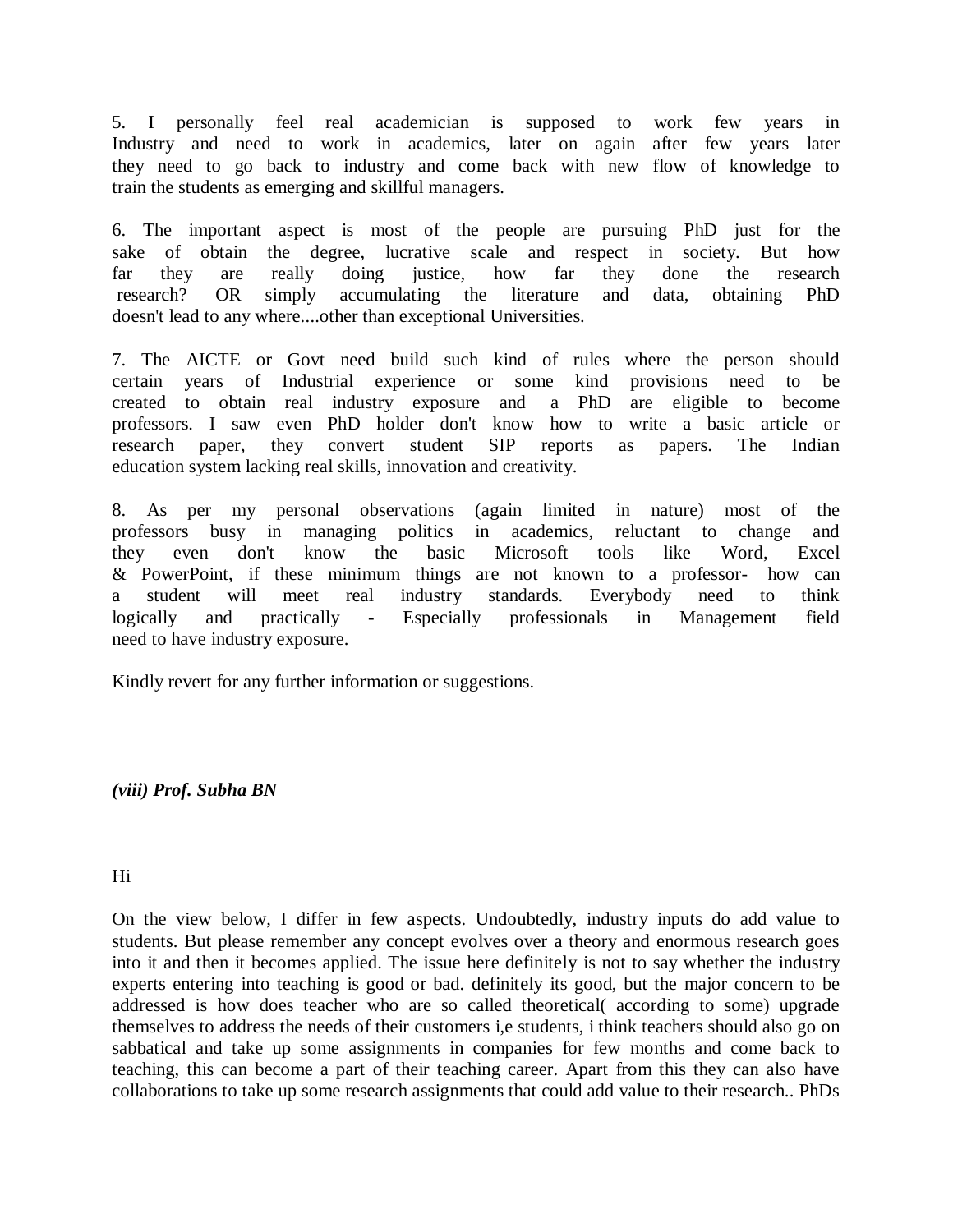could definitely be enriching if the industry academic tie ups are done with a holistic approach, in fact we need to evolve ourselves as facilitators of knowledge than teachers.

This is my opinion with due respect to all other views.

# *(viii) Dr. Pradeep Kautish*

Hello,

I do agree with Prof. Shubha. Most of the time people mislead by industry experience. It has many facets what do you call industry experience. Industry experience is in which one has contributed to knowledge bottom line not profit bottom line only. Getting business or manging business is one and bringing innovation in business is second. Until and unless one has not devoted self to business from the point of view innovation, his/her industry experience is not valid for academic interface. He/she is going to tell about routine jobs, general aspects of business.

With industry experience academia requires one who have delivered to the existing body of knowledge not a ordinary manager worked in a PSU, bank or some government organization and in some of the cases private also. Where he/she supposed to perform certain duties with dead lines like a Clark or an Assistant. No matter what was his/her designation it can GM to MD but he has earned his/her bread and butter only. Knowledge wise exposure wise he/she is almost ZERO.

I have seen many these kind of so called self acclaimed industry experts and management stalwarts with 20-30 years experience in industry. When they move to class they narrate stories only for initial few months, they mask in front of student as if they were some big shot but soon students get to know their reality and give them negative feedback. But by that time because of spreading politics they fit themselves in some administrative role to sustain their job.

Thanks,

## *(viii) Dr. SN Ghosal*

### Dear Prof. Dutta,

I am entering this debate with a bit hesitation as I hold contrarian view. I think institutions r there to facilitate education and not for imparting education as is commonly believed. It is perception, senses, faculties, passion and perseverance that educate a person. It is therefore the need is to help honing these through institutions-management and general.. With warm wishes DR.S.N.GHOSAL

*(ix) Capt. A Nagaraj*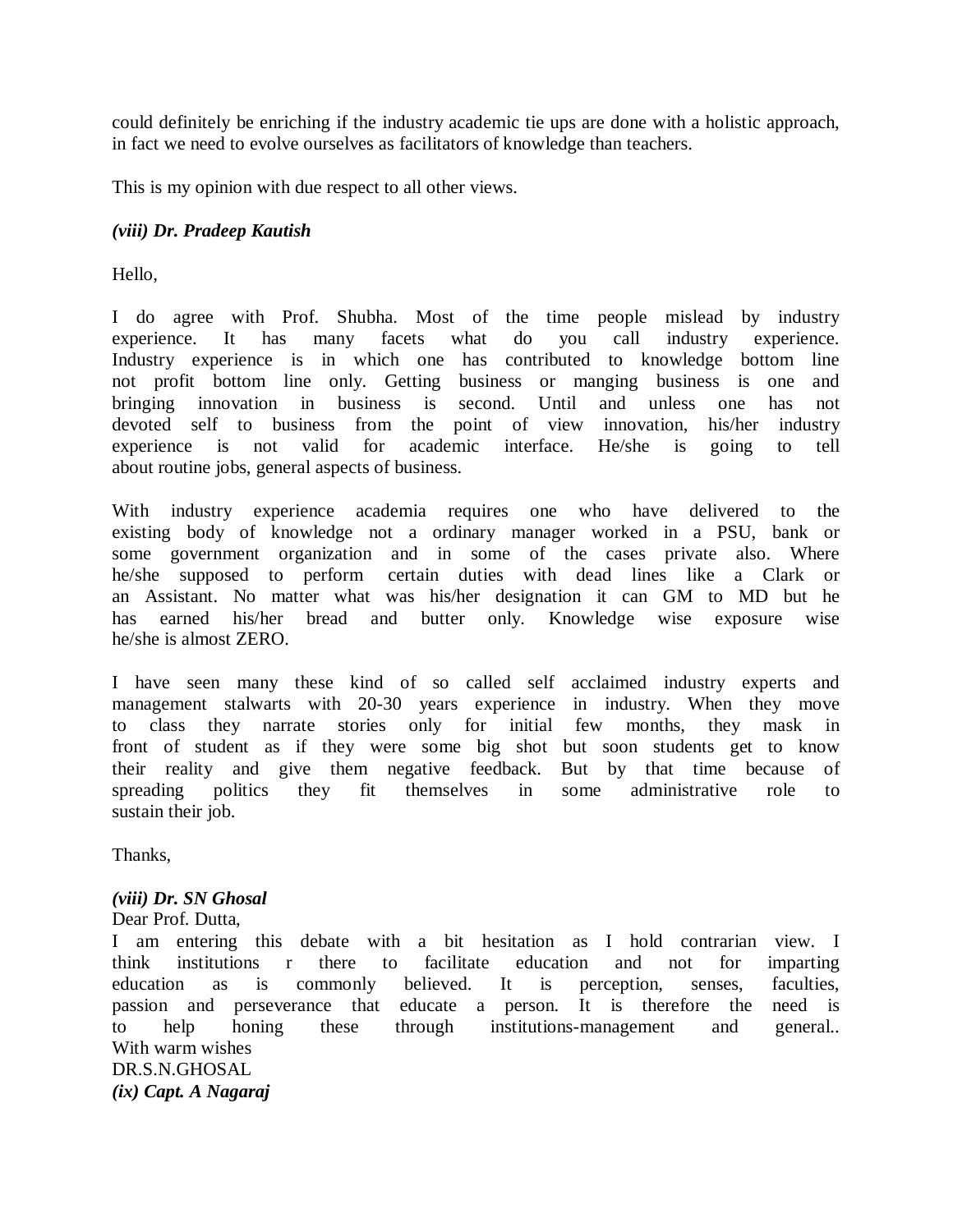Folk,

I thought the forum was to spread information and learning. It seems we are descending to taking pot shots at one another.

Academic learning and expertise has its place and importance as has industry experience or for that matter experience of any kind. It is not a zero sum game.

It is probably the reason why the IIM's keep talking about, Mumbai Dabbawalla's all the time. Concept based experiential learning is the name of the game and as experienced faculty is what is expected of us. Nice weekend!

Cheers..............

## *(x) Dr. Pradeep Kautish*

Dear Prof. Datta,

For any position in academics for that matter PhD is not at all required anywhere, for Industry people but only condition is he/she should be from a strong industry background. Where he/she has shown leadership talent, strategic interface and decisions which he/she has taken shaken the industry as a stalwart. Not for those who came from a industry background like banking, PSU, Government organizations where they were working not even to excel themselves leave aside the industry as a whole. And now for grabbing a lucrative academic position after VIth Pay commission masking as if they delivered some thing in industry which is dream for others. For these kind of so called industry managers should not be given a ticket to enter in academics. And top B-schools ask for PhD with these kind of self acclaimed visionaries.

*(xi) Dr. Moses Antony* Esteemed Members,

In my opinion, to teach for b-schools, industry and teaching experiences with relevant qualifications must. If the teacher has the research degrees it will help to do the profession well and appropriately. So, research skill of the teacher always useful for the students and institutions.

**Moses** 

*(xii) Prof. Subha BN*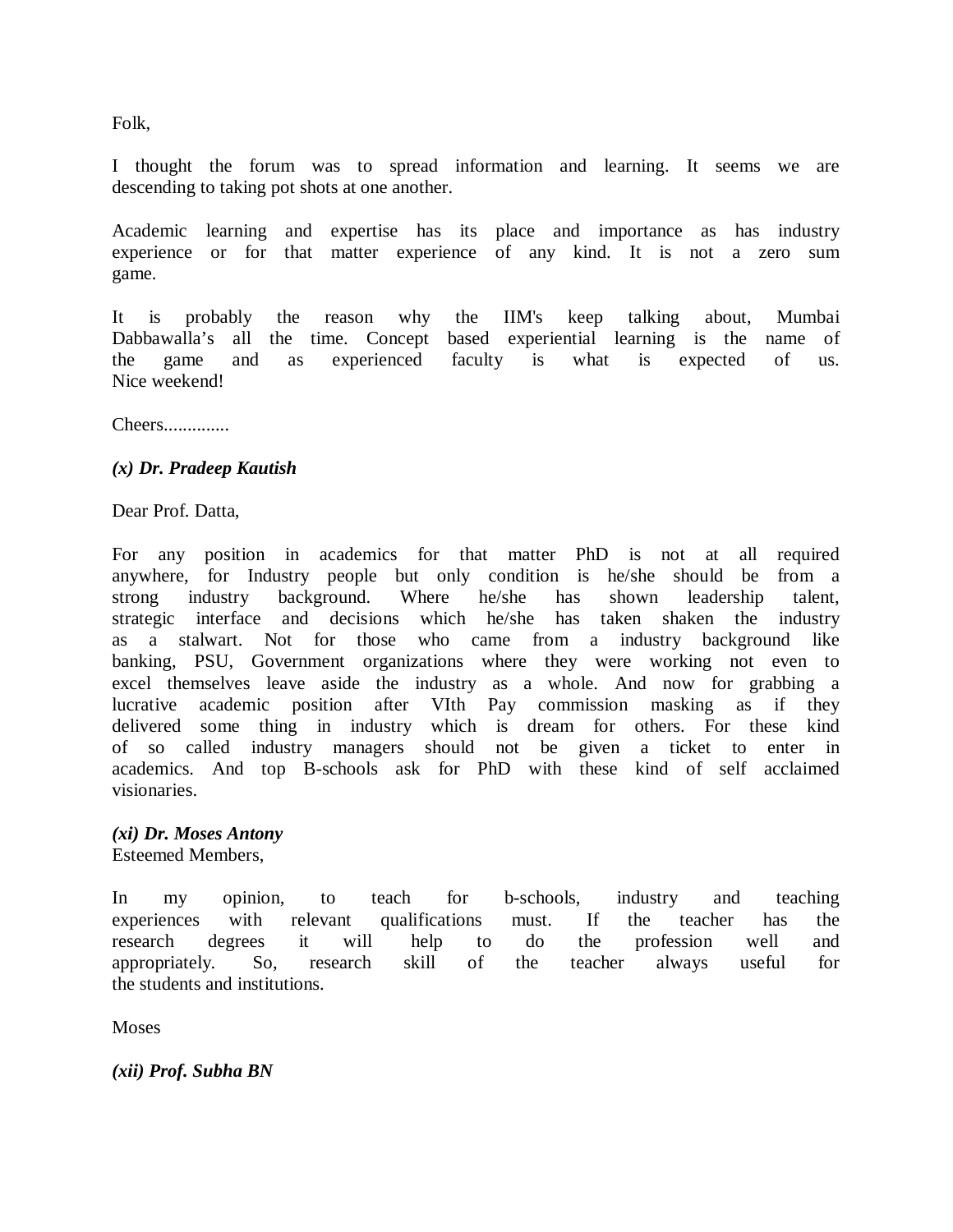## Dear all

I strongly agree with Prof. Datta on his view about the changing mindset of people towards academics. in fact PhD is not an eligibility criteria but a professional achievement and journey towards research. The very sanctity of PhD today is getting lost i guess. its not out of fashion or requirement one need to do Ph.D. in fact the knowledge one gains and imparts to students is not at all outcome of Ph.D but it is the urge that one possess towards learning and sharing.

People today are finding teaching as sunrise industry, its alarming. Teaching does not see the industry recession unlike other profession hence the changing attitude..... The nobleness of the profession should not be lost to rat race in the days to come...

## *(xiii) Prof. Soumya Sagiri*

Hi All

Their theories on what they regarded as a thoroughly scientific basis (. Examples include Henry R. Towne's "Science of management" in the 1890s, Frederick Winslow Taylor's "The Principles of Scientific Management" (1911), Frank and Lillian Gilbreth's "Applied motion study" (1917), and Henry L. Gantt's charts (1910s). J. Duncan wrote the first college management textbook in 1911. In 1912 Yoichi Ueno introduced Taylorism to Japan and became first management consultant of the "Japanese-management style". His son Ichiro Ueno pioneered Japanese quality assurance.

The first comprehensive theories of management appeared around 1920. The Harvard Business School invented the Master of Business Administration degree (MBA) in 1921. People like Henri Fayol (1841–1925) and Alexander Church described the various branches of management and their inter-relationships. In the early 20th century, people like Ordway Tead (1891–1973), Walter Scott and J. Mooney applied the principles of psychology to management, while other writers, such as Elton Mayo (1880–1949), Mary Parker Follett (1868–1933), Chester Barnard (1886–1961), Max Weber (1864–1920), Rensis Likert (1903–1981), and Chris Argyris (1923 - ) approached the phenomenon of management from a sociological<https://mail.google.com/wiki/Sociology>perspective.

Peter Drucker (1909–2005) wrote one of the earliest books on applied management: \*Concept of the Corporation\* (published in 1946). It resulted from Alfred Sloan (chairman of General Motors until 1956) commissioning a study of the organisation. Drucker went on to write 39 books, many in the same vein.

H. Dodge, Ronald Fisher (1890–1962), and Thornton C. Fry introduced statistical techniques into management-studies. In the 1940s, Patrick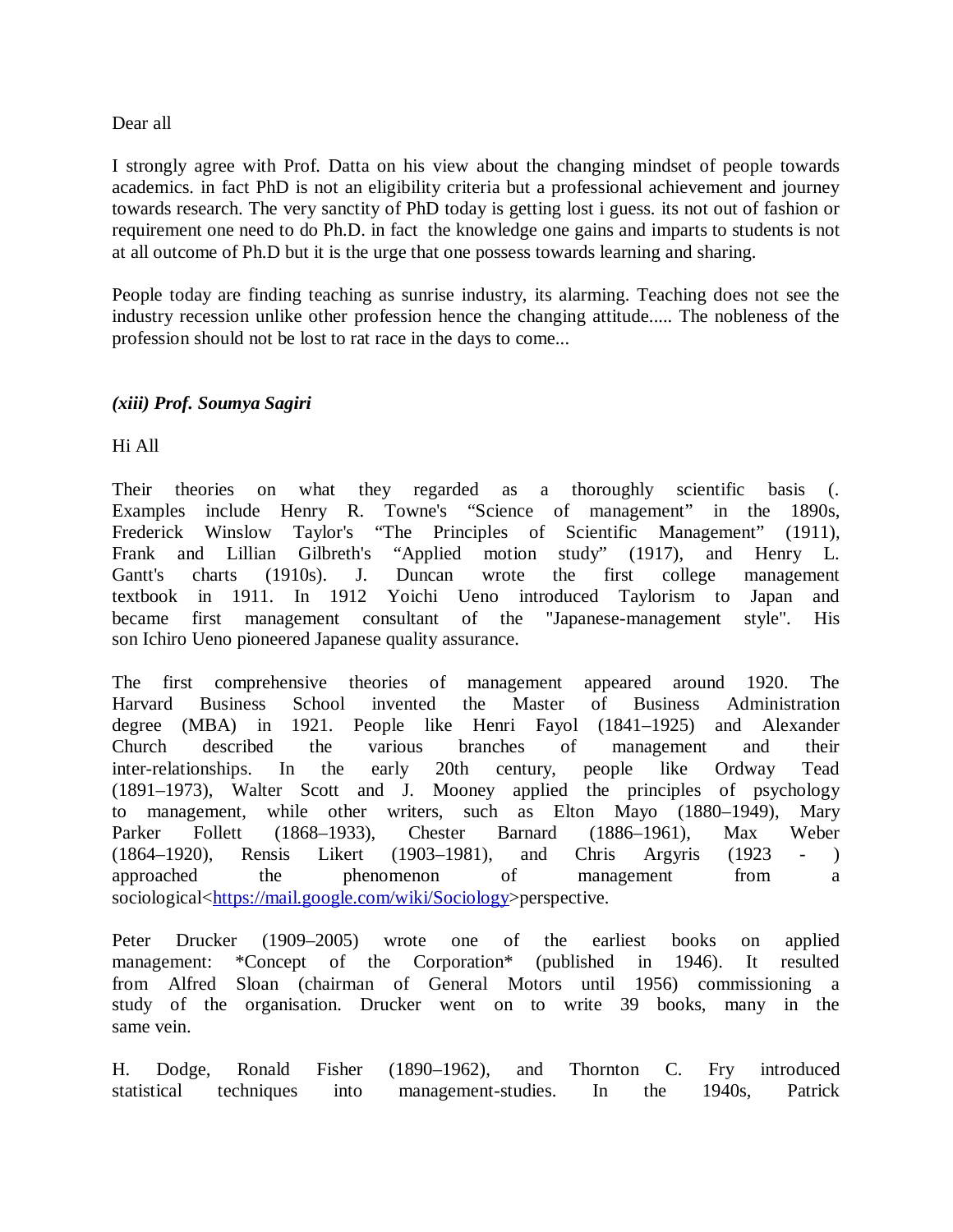Blackett combined these statistical theories with microeconomic theory and gave birth to the science of operations research. Operations research, sometimes known as "management science" (but distinct from Taylor's scientific management), attempts to take a scientific approach to solving management problems, particularly in the areas of logistics and operations.

Some of the more recent[developments include the Theory of Constraints, management by objectives, re engineering, Six Sigma and various information-technology-driven theories such as agile software development, as well as group management theories such as Cog's Ladder.

As the general recognition of managers as a class solidified during the 20th century and gave perceived practitioners of the art/science of management a certain amount of prestige, so the way opened for popularised systems of management ideas to peddle their wares. In this context many management fads may have had more to do with pop psychology than with scientific theories of management.

\*All these experts are from Industry some are engineers, psychologists, process or entrepreneurs inn the organisation used to do routine tasks and operations, these theories are not born from faculty cabins they experimented their knowledge, learning's on shop floors, industries, markets and various other platforms. How drug undergoes various clinical trials and finally reaches market with brand name and formulae.\*

Management is learned better through experiencing the practical knowledge and applied, then theories are build - added to literature - Any theory for that matter is experienced first by the scientist or developer used various other sources of material which are used practically than that is converted into contemporary Theory. For that matter clerk job or peons jobs they are people who might to do the same thing in different way with less period time that is called efficiency and just in time. How come their knowledge will be zero, obviously they do posses certain amount of skills and knowledge.

I don't think any body will have zero knowledge, even the mentally handicapped person to posses some knowledge through routine tasks and observation. Business & Management is required to be learned from beggar, street vendors, house wife, clerks, managers, CEO, entrepreneurs, lenders. All these people stories are today case studies for us from street vendors to film making.

Only thing in any profession a person need to learn, how competitive he is supposed to be? flexible to change and adapt in this nature. Then the ultimate thing to see the commitment of nature to us is to be patient enough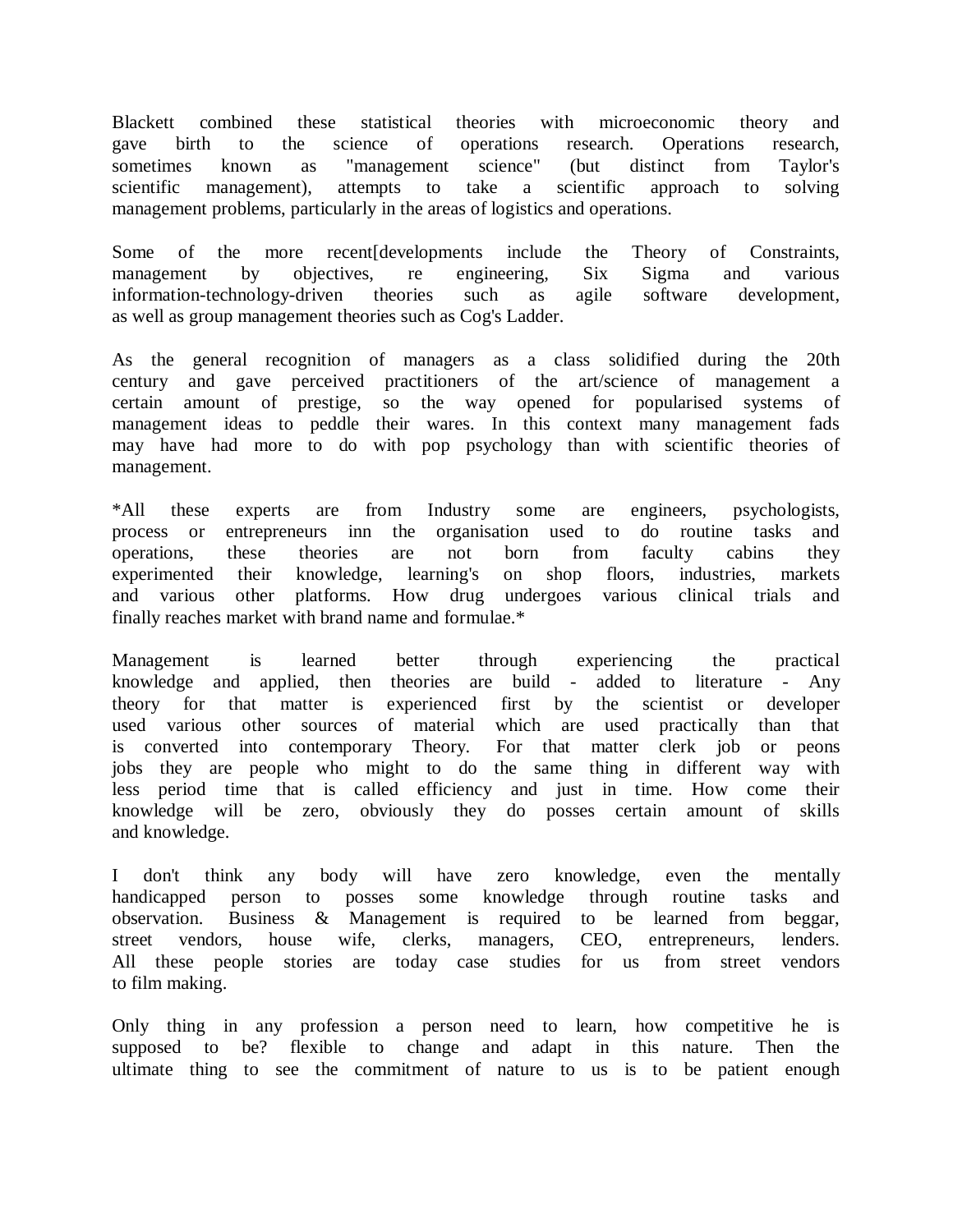to reap the fruits. Need to accept the change and update our self continuously.

Earlier, i am also a student, still i am a student as continuous learner : i need everything from professors, but they can't teach practical stuff sometimes more than a concept, then i need industry experts to learn the reality, later when my exams are approaching i need professor again. Every student is like this ----- Only solution is flexible enough to learn history, practicality, emerging dynamics in the society to meet complete student requirements.

This information is not to offend anybodies thought process; however we need to change our attitude towards education system, student's requirements and in holistic nature.

# **Teaching through Case Study**

## *Trigger Question: Dr. Rajan*

## Dear Learned Members

I wish to place what I had seen in my experience.

As rightly said according to me case study is one of the best teaching tool that could enhance almost all skills among the budding managers. But in most of the institutions where MBA is being taught this vital component is missing. Hence, even in the examinations, students do not know how analyze a case and present their solutions. As an examiner I have seen in most of the answer scripts the question related to case analysis either as unanswered or sometimes, the questions rewritten. This is due to wrongful advice given by the faculty members to the students. In earlier days, either a full day was allotted for case analysis, group discussions, prsentations etc. In the time table itself. But today it is not at all take place in the time table.

Believe it or not there are faculty members, who prepare answers for five previous period questions and sell it to their students ranging from Rs.50 to Rs. 150 in order to ensure 100 percent result in the University examinations and to satisfy their superiors. Present founders of these instituions are also very much interested in this aspect.

In effect, it affect the employabilty of MBA's become !!!

What efforts could remedy this practice?

*(i) Prof. Bruce Miller*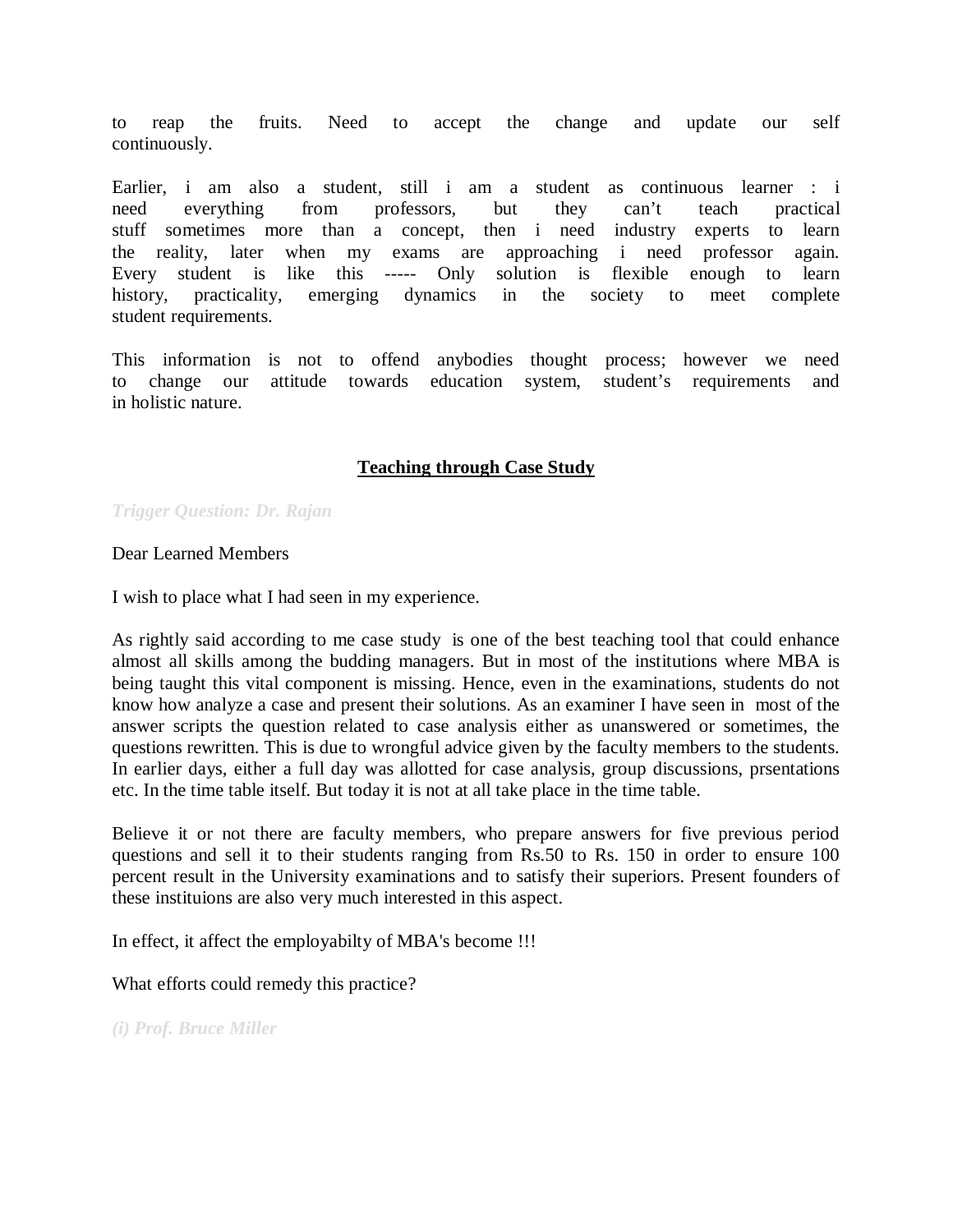As the discussion has brought up the case study method I am attaching the ppt I use during my introduction to case study for both faculty and students. I use this to supplement my presentation so if any clarifications or explanations are needed (or desired) let me know.

One point I would like to stress, though, is that case study is to analyze and determine the problem and come up with solutions - whether they are related to the course or not. Unfortunately, if the case is given in a finance class, only finance solutions (or a specific one) will be accepted, even if a 'better' marketing or hr solution may be possible. In the real world there is not one right answer to a problem, there are always several, with some better than others. In reality the 'problem' is usually not the 'real problem'.

If the forum is interested I can send a newspaper article that I use as an introduction to case study which seems straight forward, but the more you think about it and the deeper you go the more twists and turns you'll encounter (too much said).

If you haven't guessed I love the case method approach.

# *(ii) Prof. Bholanath Dutta*

Dear Esteemed Learned Members

Here is my take on the topic under discussion.............................................

Case Study is one of the effective ( can say most effective) teaching throughputs in delivering managment concepts in the classroom which is far away from real-life i.e. Industry. Every one is talking about Case Study Method to support the idea and effectiveness of Participative and Collaborative learning.

But on the ground reality......it is a mess! Few important points I would like to highlights in this regard.....................

(i) Most of the available cases are outdated ( available in text book) and has very little relevance with contemporary industry practices.

(ii) Case study is considered as just another subjective question carrying 20/25 marks. It has become like a comprehension test.

(iii) Many cases (most of the examinations) come with questions ................ ultimately students try to find out the Answer (so called).

(iv) Cases available in foreign context may not have 100% relevance in different socio-cultural set-up.